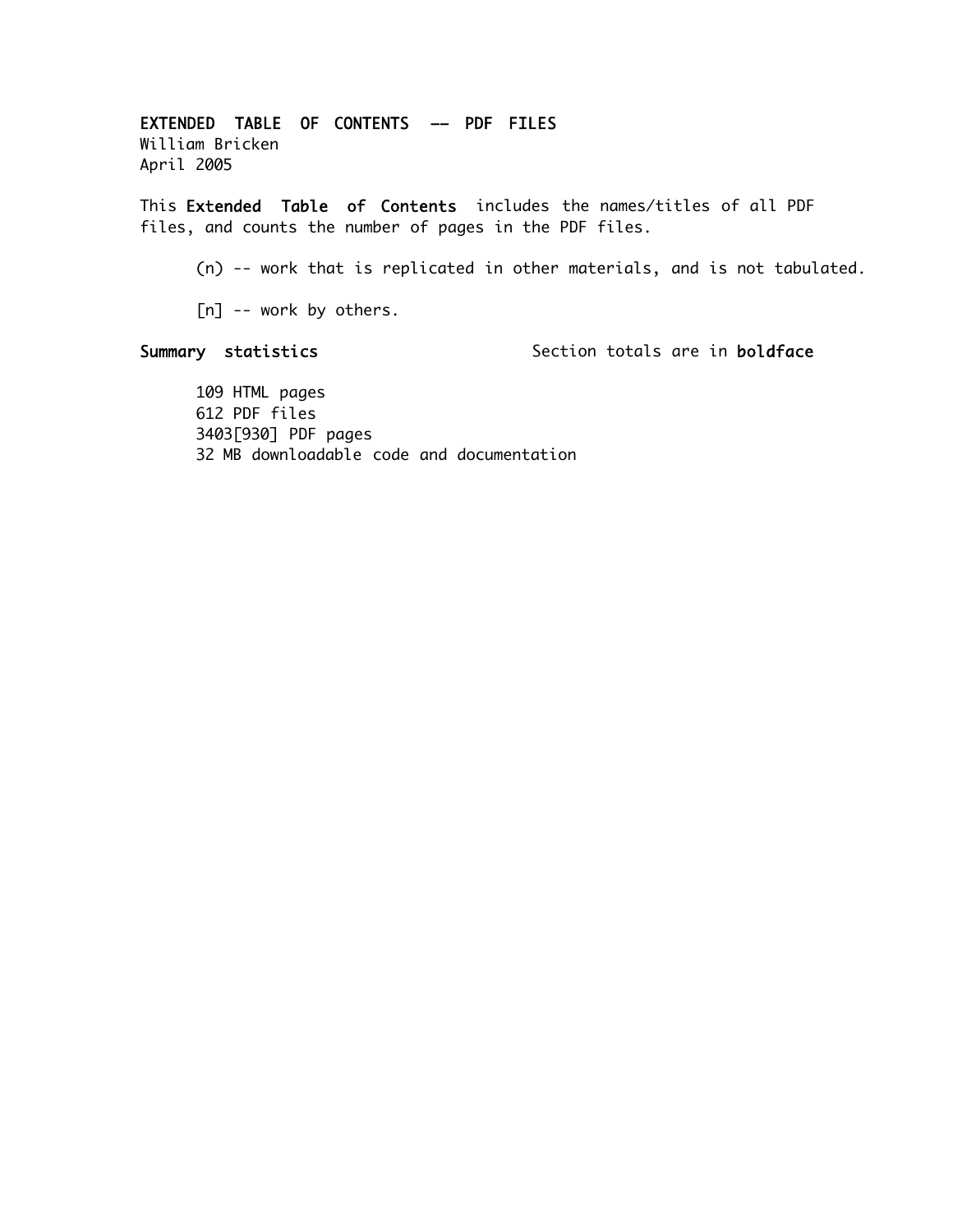EXTENDED TABLE OF CONTENTS --HTML PAGES and PDF FILES

PDF pages

| 0      | HOME PAGE: WILLIAM BRICKEN                                                                                                                                                                                                                                                                                     | 3403[930] | PDF pages |                                                                                                             |
|--------|----------------------------------------------------------------------------------------------------------------------------------------------------------------------------------------------------------------------------------------------------------------------------------------------------------------|-----------|-----------|-------------------------------------------------------------------------------------------------------------|
| 01     | BOUNDARY MATHEMATICS                                                                                                                                                                                                                                                                                           | 1226      |           |                                                                                                             |
| 0101   | INTRODUCTION TO BOUNDARY MATHEMATICS<br>The Canons of Formal Symbol Systems                                                                                                                                                                                                                                    |           | 175       | 3                                                                                                           |
| 010101 | NON-TECHNICAL DESCRIPTIONS OF BOUNDARY LOGIC<br>Boundary Logic from the Beginning<br>A Simple Space<br>The Advantages of Boundary Logic--A Common Sense Approach<br>Reasoning Using Losp<br>Pulling a Rabbit Out of the Hat<br>Boundary Logic (A Collection of Class Notes)<br>Boundary Math Research Proposal |           | 135       | 32<br>22<br>5<br>63<br>$\overline{c}$<br>8<br>$\overline{\mathbf{3}}$                                       |
| 010102 | MATHEMATICAL CONNECTIONS TO BOUNDARY MATH<br>Bracket Systems<br>Catalan and Boundary Logic Languages<br>Symmetry in Boolean Functions, Egs for 2 and 3 Variables<br>Notes on Matrix Techniques for Logic<br>Lambda Calculus in Boundary Notation                                                               |           | 37        | $\mathbf{3}$<br>12<br>12<br>9<br>$\mathbf{1}$                                                               |
| 0102   | BOUNDARY LOGIC<br>An Overview of the Losp Deductive Engine<br>A Losp Proof                                                                                                                                                                                                                                     |           | 203<br>9  | $6\phantom{1}6$<br>3                                                                                        |
| 010201 | AXIOMS AND TRANSFORMATIONS OF BOUNDARY LOGIC<br>Form Abstraction in Dgraphs<br>Generalization of Pervasion<br>Kauffman's Single Axiom and Its Varieties<br>Distribution Is Not Axiomatic<br>Constructive Transformations<br>Partial Transcription<br>Some Ideas about Losp (historical)                        |           | 28        | 9<br>4<br>$\begin{array}{c} 3 \\ 8 \end{array}$<br>$\mathbf{1}$<br>$\mathbf 1$<br>$\overline{c}$            |
| 010202 | BOUNDARY LOGIC COMPARISON TO CONVENTIONAL LOGIC<br>Conventional Interpretations of Boundary Logic Tools<br>Boolean and Brownian Algebra<br>Tautology Checking<br>Counter-Example Generator<br>Sheffer Stroke<br>Concept Graphs<br>Distinction Network Relations to Connectionism<br>Comparison to Prolog       |           | 42        | 30<br>$\overline{c}$<br>$\mathbf{1}$<br>$\mathbf 1$<br>$\mathbf 1$<br>$\overline{c}$<br>3<br>$\overline{c}$ |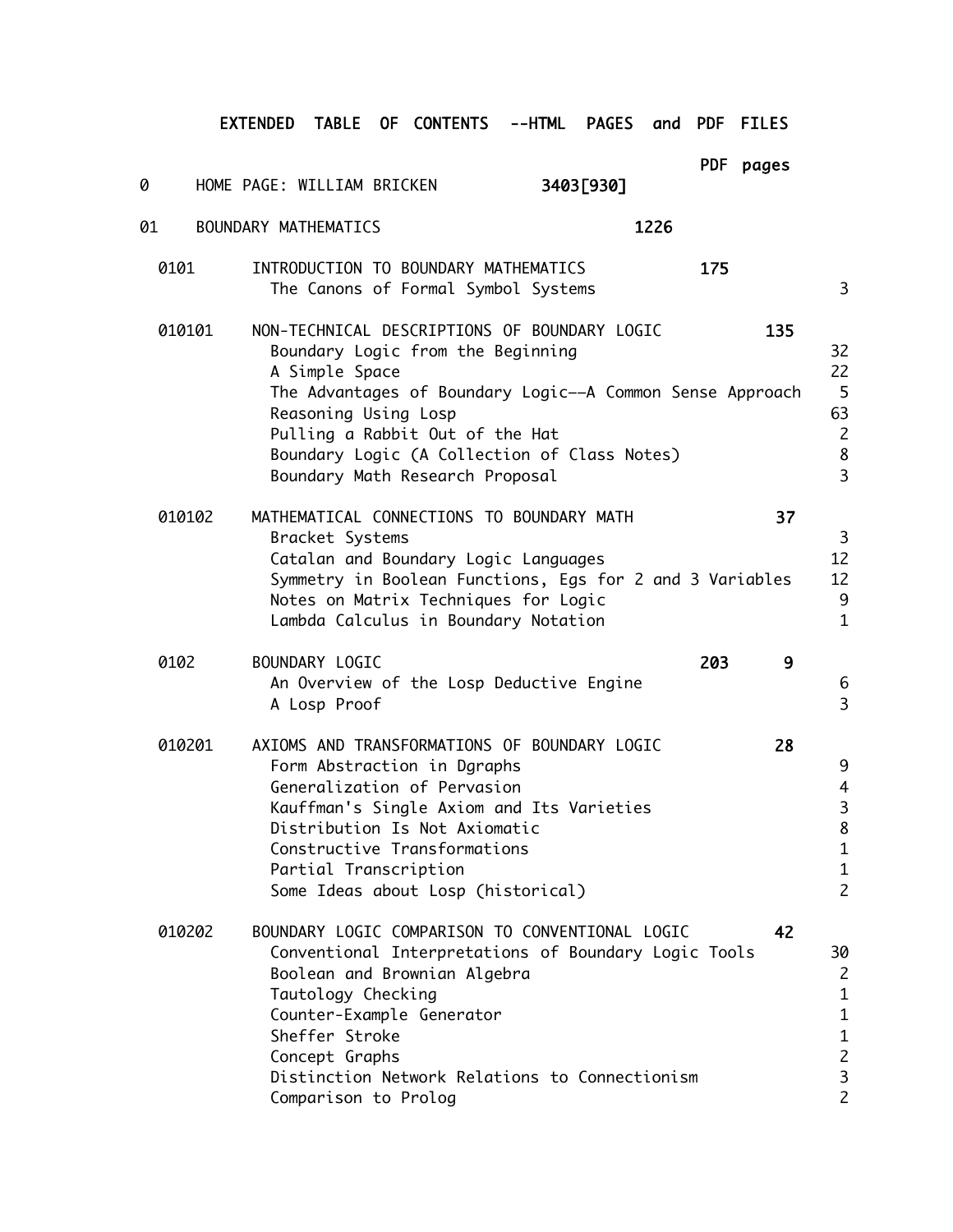| 010203 | COMPUTATIONAL DETAILS OF BOUNDARY LOGIC<br>Computational Complexity and Boundary Logic<br>Generalized Insertion<br>A Question Within a Question<br>Applying a Graph to a Graph (Graph Multiplication)<br>Exploring Boundary Logic 3SAT Algorithms                                                                                             | 101 | 66<br>(17)<br>(10)<br>13<br>22                                      |
|--------|-----------------------------------------------------------------------------------------------------------------------------------------------------------------------------------------------------------------------------------------------------------------------------------------------------------------------------------------------|-----|---------------------------------------------------------------------|
| 010204 | PREDICATE LOGIC<br>Losp for Predicate Calculus<br>Equivalence                                                                                                                                                                                                                                                                                 | 13  | 8<br>5                                                              |
| 0103   | BOUNDARY MATHEMATICS NOTATIONS AND SYNTAX<br>111<br>Weak Words<br>Representations of Boundary Logic (Overview)<br>Graph-Map Isomorphism<br>Point of View<br>Boundary Logic as Encryption Puzzle<br>Cyclic String Notation                                                                                                                     | 48  | 1<br>22<br>12<br>4<br>$\overline{3}$<br>$6\phantom{1}6$             |
| 010301 | NON-SYMBOLIC MATHEMATICS<br>Nonsymbolic Logic (briefly and partially)<br>Nonsymbolic Logic XVII (Proofs)<br>A Boundary Notation for Visual Mathematics (w/ Jeff James)                                                                                                                                                                        | 63  | 50<br>5<br>8                                                        |
| 0104   | SEMICONDUCTOR DESIGN TOOLS<br>307<br>Losp Overview<br>Aspects of Boundary Logic<br>How Does Losp Work?                                                                                                                                                                                                                                        | 14  | 3<br>8<br>$\overline{3}$                                            |
| 010401 | LOSP/ILOC LOGIC SYNTHESIS SYSTEM<br>Presentation Slides for Pun-Losp<br>Heuristics in ILOC<br>ILOC Modular and Vector Abstraction (Complete)<br>Abstracting an ERD Body<br>Example of ILOC Abstraction (Vectorization/Modularization)                                                                                                         | 93  | 12<br>4<br>60<br>(8)<br>(9)                                         |
| 010402 | 191<br>PUN, THE ILOC DATA STRUCTURE<br>Pun Format (Comprehensive)<br>Pun Forms (No Explanations)<br>Examples of Pun Hierarchical Data Structure<br>Don't Care Optimization<br>An Extended Example of Losp Circuit Synthesis<br>Pun-Encoded CM85A Circuit Schematics<br>Pun-Encoded CM85A Circuits<br>Discussion of Pun-Encoded CM85A Circuits |     | 12<br>24<br>$\overline{7}$<br>4<br>$\overline{7}$<br>43<br>57<br>37 |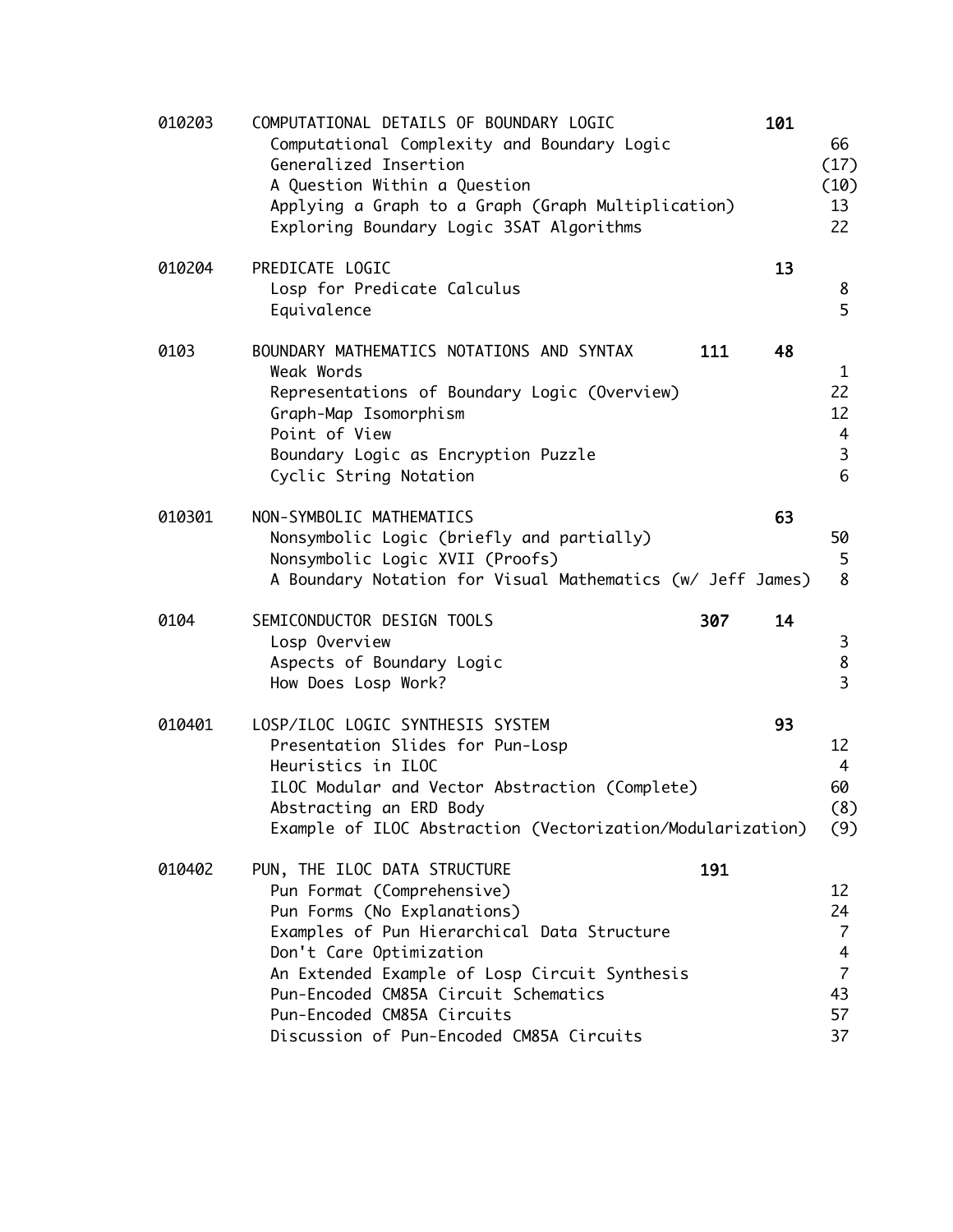| 010403 | SEMICONDUCTOR DESIGN INNOVATION<br>Possibility Waves<br>Probabilistic Timing of Combinational Circuits                                                                                                                                                                                                                                                                                               | 9         | 3<br>6                                                                                     |
|--------|------------------------------------------------------------------------------------------------------------------------------------------------------------------------------------------------------------------------------------------------------------------------------------------------------------------------------------------------------------------------------------------------------|-----------|--------------------------------------------------------------------------------------------|
| 0105   | NOVEL COMPUTATIONAL ARCHITECTURES<br>Computational Architectures<br>Bar Architecture<br>Bit-Stream Circuit Simulation<br>Instruction Set Architectures<br>Hardware and Software Design Q&A                                                                                                                                                                                                           | 297<br>48 | 17<br>4<br>$\overline{7}$<br>8<br>12                                                       |
| 010501 | DISTINCTION NETWORK ARCHITECTURE<br>Losp Short Description<br>Short Description of the Losp Project<br>Boundary Logic: A Massively Parallel Model of Deduction<br>Losp for the Intel iPSC (IJCAI'87)<br>Distinction Networks                                                                                                                                                                         | 24        | $\mathbf{1}$<br>$\mathbf{1}$<br>3<br>$\overline{4}$<br>15                                  |
| 010502 | OCCLUSION ARRAY ARCHITECTURE<br>Using Occlusion to Evaluate Circuits<br>Pun-Encoded CM85A Circuit Schematics<br>BILD Engine Simulator Code                                                                                                                                                                                                                                                           | 66        | 57<br>7<br>$\overline{2}$                                                                  |
| 010503 | COMPUTATIONAL MESH ARCHITECTURE<br>Comesh Hardware Models (Overview)<br>Computational Mesh (Examples)<br>Computational Mesh with Pull-Ups (Examples)<br>Diagonalization of the Circuit Configuration Array<br>Common Structural Patterns<br>Labeling the Cell Structures<br>Place and Route Layout Diagrams<br>Place-and-Route Description and Examples<br>Place-and-Route Refinements               | 159       | 5<br>73<br>33<br>5<br>$\overline{4}$<br>$\overline{c}$<br>9<br>17<br>11                    |
| 0106   | BOUNDARY NUMBER SYSTEMS<br>Boundary Numbers (Graph Numbers)<br>Key Concepts (Kauffman Numbers)<br>Boundary Algebra (with Jeff James)<br>Boundary Number Systems<br>Table of Contents<br>Introduction<br>Conway Numbers (Surreal Numbers)<br>Spencer-Brown Numbers<br>Kauffman Numbers<br>Bricken Graph Numbers<br>James Numbers<br>The James Imaginary<br>Boundary Number Systems (Entire Monograph) | 112       | (11)<br>$\mathsf{Z}$<br>23<br>5<br>3<br>8<br>6<br>$\overline{4}$<br>10<br>16<br>36<br>(87) |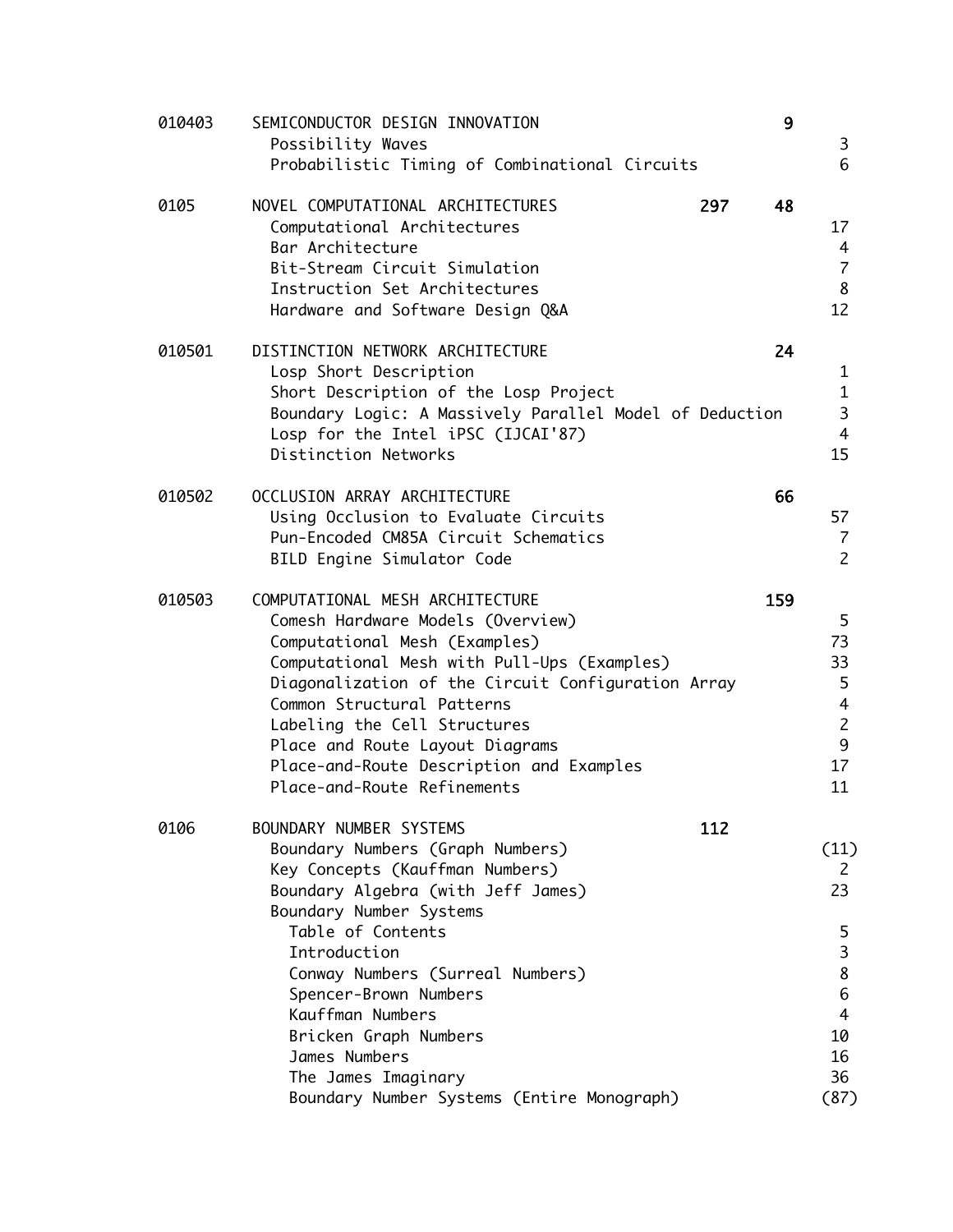| 0107 | IMAGINARY AND REENTRANT BOUNDARY FORMS<br>24         |                |
|------|------------------------------------------------------|----------------|
|      | Imaginary Booleans                                   | 6              |
|      | Re-Entering Thoughts                                 | $\overline{4}$ |
|      | How Quantum Logic Differs from Classical Logic:      |                |
|      | Following Distribution through                       |                |
|      | Two Interpretations of Boundary Mathematics          | 14             |
| 0108 | PHILOSOPHY AND CULTURE OF BOUNDARY MATHEMATICS<br>14 |                |
|      | Interface                                            | 1              |
|      | Cognitive Interpretation                             | 3              |
|      | Letter to Spencer-Brown                              | 1              |
|      | Shift (to Lou Kauffman)                              | $\overline{c}$ |
|      | Tao Te Ching                                         | 1              |
|      | Free Variables                                       | 1              |
|      | Goal or Not Goal                                     | 1              |
|      | Meta                                                 | 3              |
|      | Unity                                                | 1              |
|      |                                                      |                |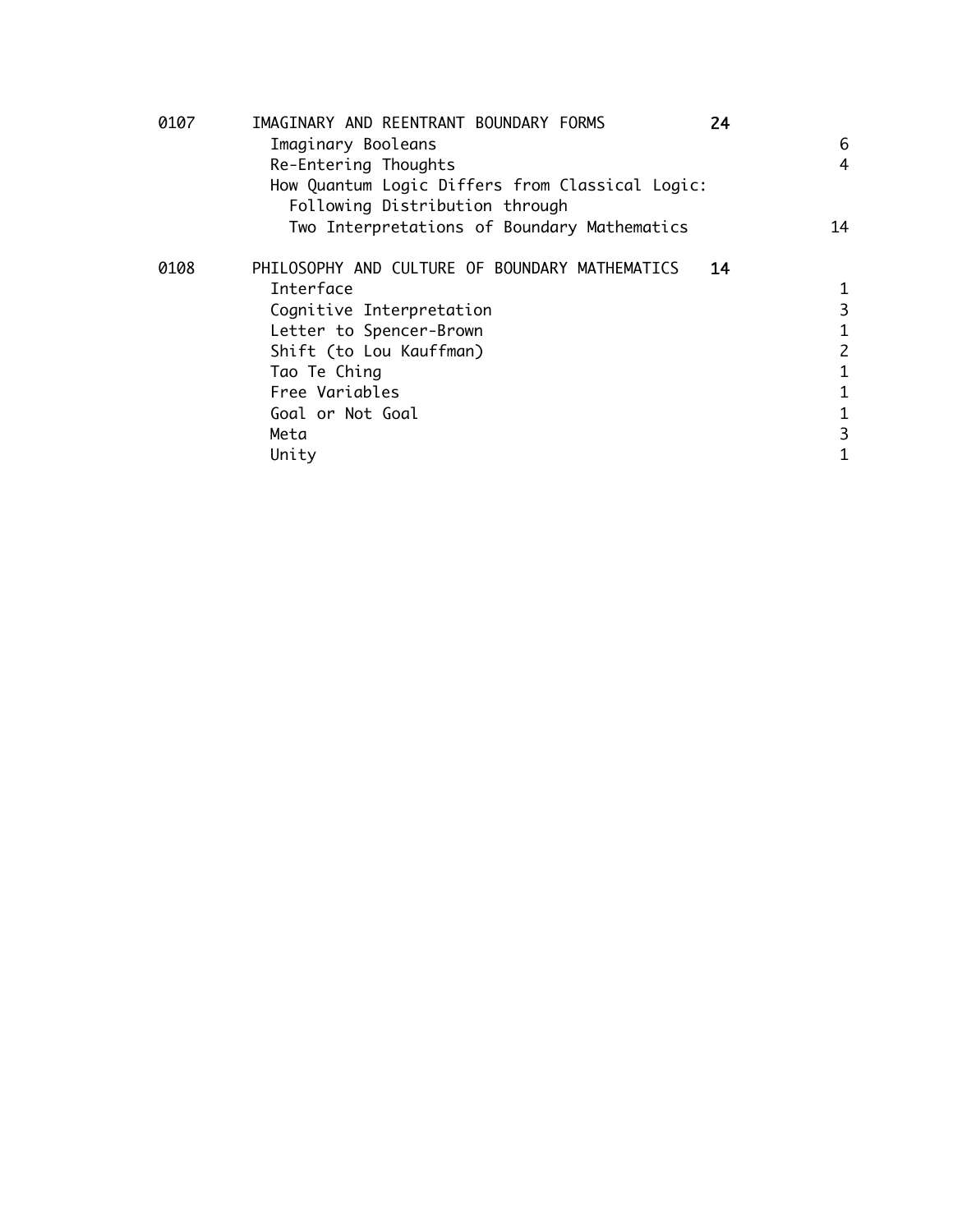## 02 TEACHING AND CLASS NOTES 600[57]

| 0201 | MATHEMATICAL FOUNDATIONS OF COMPUTING      | 143 |                          |
|------|--------------------------------------------|-----|--------------------------|
|      | 01 Introduction                            |     | 3                        |
|      | 02 Chapter Zero Exercises                  |     | 4                        |
|      | 03 Formal Symbol Systems                   |     | $\overline{\mathcal{L}}$ |
|      | 04 Chapter Zero - Replies                  |     | $\mathbf{3}$             |
|      | 05 Models of Computation                   |     | $\overline{4}$           |
|      | 06 Timeline - Ages of Concepts and Symbols |     | $\mathbf{3}$             |
|      | 07 Propositional Logic                     |     | $\overline{c}$           |
|      | 08 History of Logic                        |     | 5                        |
|      | 09 Logic and Computation                   |     | 5                        |
|      | 10 Logical Proof                           |     | $\overline{4}$           |
|      | 11 Deduction Exercises                     |     | $\overline{3}$           |
|      | 12 Logical Tautologies                     |     | $\overline{c}$           |
|      | 13 Algebraic Logic                         |     | $\overline{c}$           |
|      | 14 Techniques for Logical Deduction        |     | $\bf 8$                  |
|      | 15 Boundary Logic                          |     | $\overline{7}$           |
|      | 16 Predicate Calculus and Sets             |     | $\overline{4}$           |
|      | 17 Induction and Recursion                 |     | $\overline{7}$           |
|      | 18 Domain Theories                         |     | $\overline{7}$           |
|      | 19 Recursive Definitions                   |     | 10                       |
|      | 20 Final Project                           |     | $\mathbf{1}$             |
|      | 21 Relations                               |     | $\overline{7}$           |
|      | 22 Relational Examples and Exercises       |     | 5                        |
|      | 23 Relational Algebra                      |     | $\overline{c}$           |
|      | 24 Functions                               |     | 5                        |
|      | 25 Algebraic Systems                       |     | $\overline{4}$           |
|      | 26 Exotic Number Systems                   |     | 24                       |
|      | 27 Graphs                                  |     | 4                        |
|      | 28 The Thirsty Archeologist                |     | 1                        |
|      | All Course Notes in One File (143 pages)   |     | (143)                    |
| 0202 | APPLIED FORMAL METHODS                     | 92  |                          |
|      | 01 Outline and Formal Techniques           |     | 6                        |
|      | 02 Modeling with Logic                     |     | 18                       |
|      | 03 Proof Techniques, an Extended Example   |     | 15                       |
|      | 04 Syllabus                                |     | 1                        |
|      | 05 Reading list                            |     | 3                        |
|      | 06 Evolution of Mathematical Tools         |     | 5                        |
|      | 07 Pattern Encoding                        |     | 14                       |
|      | 08 Circuit Minimization Exercise           |     | $\mathbf{2}$             |
|      | 09 LISP Evaluation                         |     | $\overline{2}$           |
|      | 10 Domain Theories                         |     | 10                       |
|      | 11 Induction and Recursion                 |     | 7                        |
|      | 12 Mathematica                             |     | 4                        |
|      | 13 Relational Algebra                      |     | $\overline{c}$           |
|      | 14 Themes and Dilemmas                     |     | 3                        |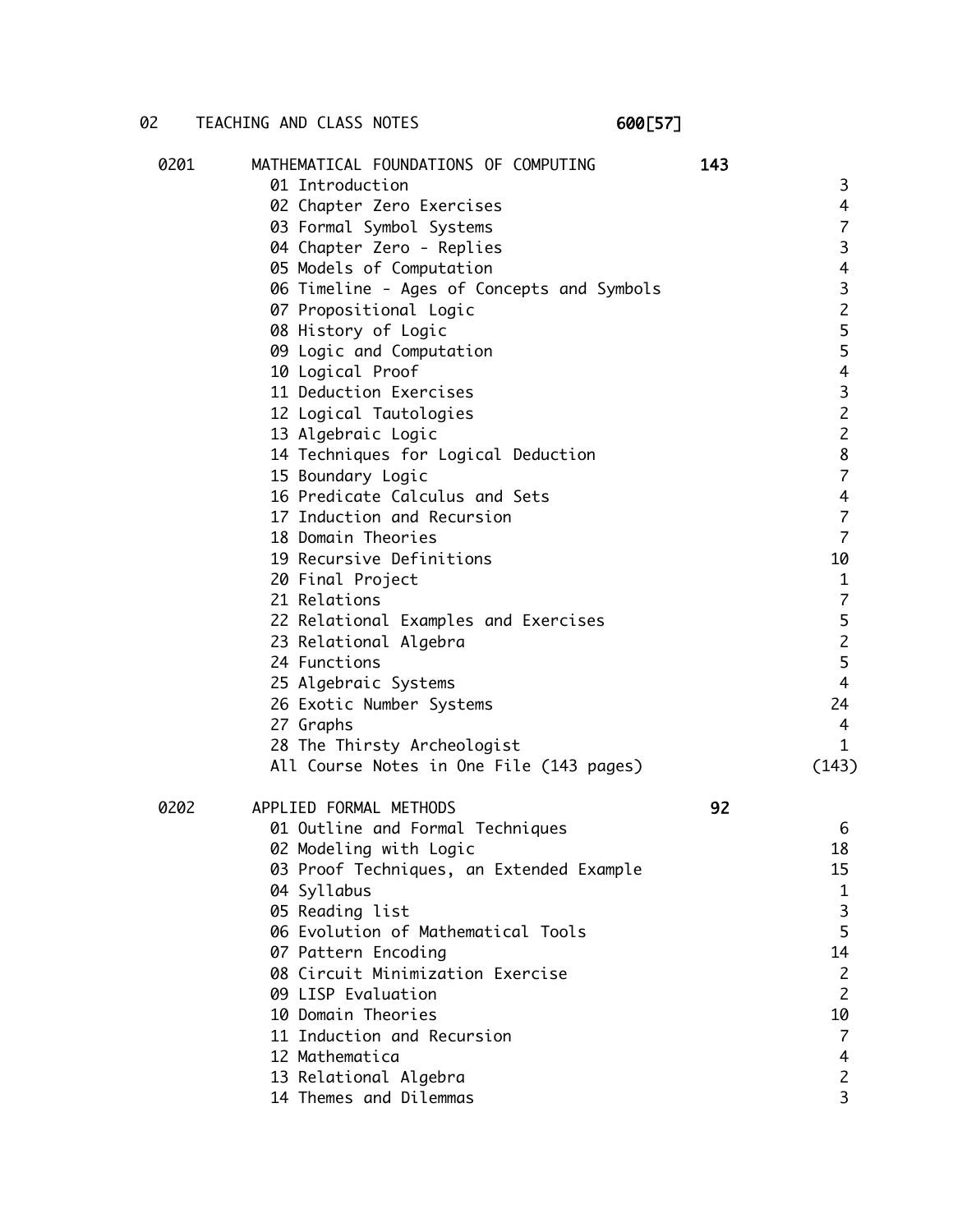|      | All Course Notes in One File (92 pages) |        | (92)             |
|------|-----------------------------------------|--------|------------------|
| 0203 | ARTIFICIAL INTELLIGENCE                 | 45[57] |                  |
|      | 01 Course Information                   |        | $\mathbf{1}$     |
|      | 02 LISP Environments                    |        | $\overline{2}$   |
|      | 03 Comments on LISP                     |        | $\overline{4}$   |
|      | 04 LISP Debugging Techniques            |        | $\overline{c}$   |
|      | 05 Code Modification Exercises          |        | 5                |
|      | 06 AI Introduction and History          |        | $\,$ 6 $\,$      |
|      | 07 Abstraction Techniques               |        | $\boldsymbol{9}$ |
|      | 08 Knowledge Engineering                |        | $\mathsf 9$      |
|      | 09 Natural Language Processing          |        | $\overline{4}$   |
|      | 10 AI Exotics                           |        | 3                |
|      | All Course Notes in One File (45 pages) |        | (45)             |
|      | 01 ELIZA -- Pattern Directed Dialog     |        | [6]              |
|      | 02 Unification and Searching            |        | [9]              |
|      | 03 PARCIL -- Recursive Descent C Parser |        | [7]              |
|      | 04 GPS -- General Problem Solver        |        | [5]              |
|      | 05 Streams, Filters, Delayed Evaluation |        | [4]              |
|      | 06 Logic Programming                    |        | $[16]$           |
|      | 07 Object-oriented Programming          |        | [4]              |
|      | 08 English Language Parser              |        | [6]              |
|      | All LISP Code in One File (57 pages)    |        | [(57)]           |
| 0204 | DATA STRUCTURES AND ALGORITHMS          | 69     |                  |
|      | 01 Course Information                   |        | 1                |
|      | 02 Syllabus                             |        | $\mathbf{1}$     |
|      | 03 Context and Hierarchy                |        | 3                |
|      | 04 Good Computer Science Books          |        | 3                |
|      | 05 Assign 1 -- Map Your Knowledge       |        | $\mathbf{1}$     |
|      | 06 Assign 2 -- Data Structure Hierarchy |        | $\mathbf{1}$     |
|      | 07 Data Abstraction                     |        | 6                |
|      | 08 Abstract Data Structure -- Rationals |        | 5                |
|      | 09 Assign 3 -- ADS for Substrings       |        | 2                |
|      | 10 Abstract Domain Theory -- Strings    |        | 2                |
|      | 11 Assign 4 -- ADS for a Square         |        | 1                |
|      | 12 Abstract Data Structure -- a Square  |        | $\overline{7}$   |
|      | 13 Abstract Data Structure -- Sets      |        | 4                |
|      | 14 Algorithm Complexity                 |        | $\overline{c}$   |
|      | 15 Complexity Workshop                  |        | 3                |
|      | 16 What is an Algorithm -- Factorial    |        | 3                |
|      | 17 Analysis of Sorting Algorithms       |        | $\overline{c}$   |
|      | 18 Strings and Patterns                 |        | 3                |
|      | 19 Search Algorithms                    |        | $\overline{c}$   |
|      | 20 Algorithms for Intractable Problems  |        | 3                |
|      | 21 Graph Algorithms                     |        | $\overline{7}$   |
|      | 22 Mathematica                          |        | 3                |
|      | 23 Final Assign -- Control Structures   |        | $\overline{2}$   |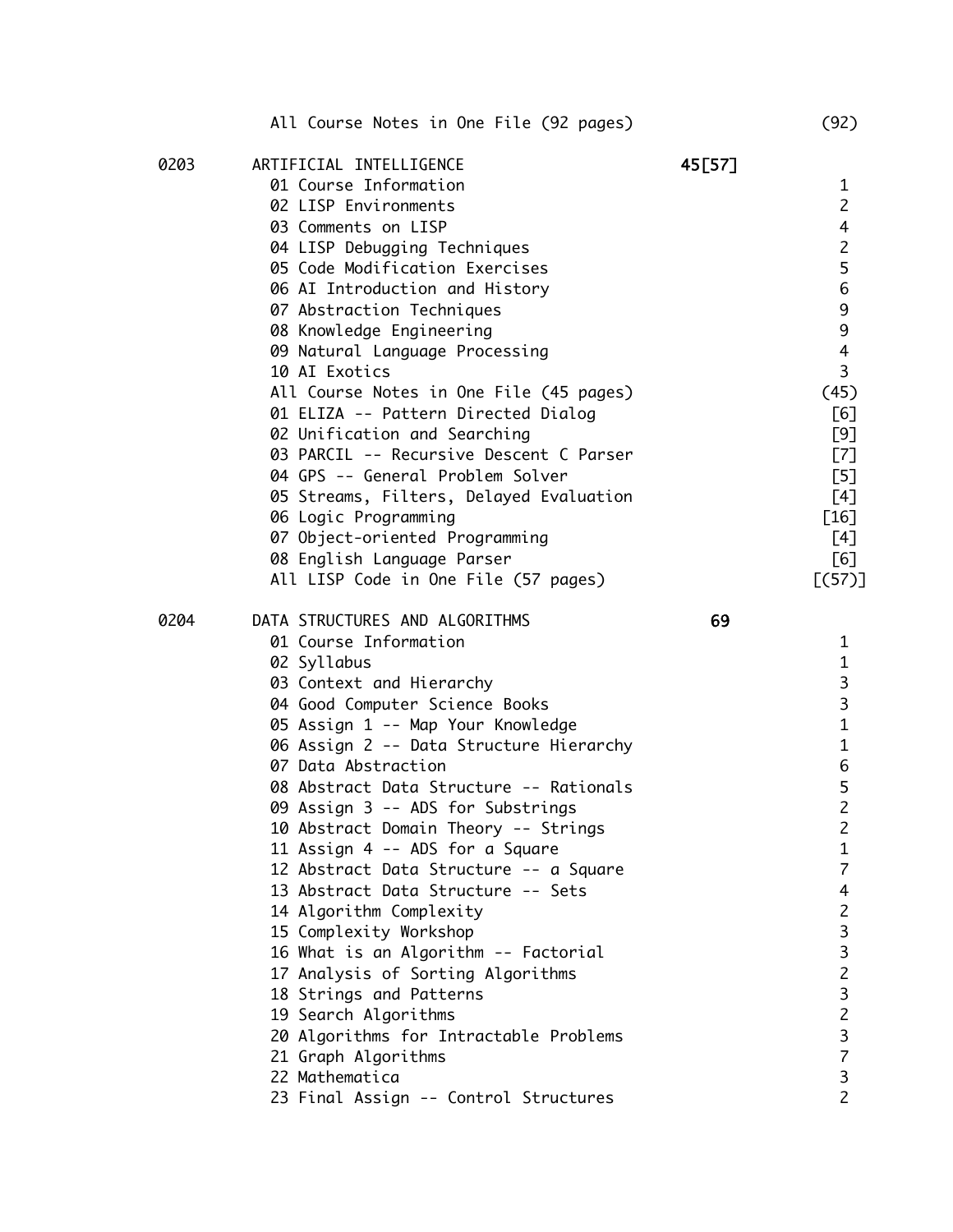|      | 24 Final Assign -- ADS for Control<br>All Course Notes in One File (69 pages) |    | $\mathsf{Z}$<br>(69) |
|------|-------------------------------------------------------------------------------|----|----------------------|
| 0205 | PROGRAMMING LANGUAGES                                                         | 85 |                      |
|      | 01 Course Information                                                         |    | $\mathbf{1}$         |
|      | 02 Curriculum Design                                                          |    | $\mathbf{1}$         |
|      | 03 Assign 1 -- A Programming Story                                            |    | $\mathbf{1}$         |
|      | 04 Syllabus                                                                   |    | $\mathbf{1}$         |
|      | 05 Versions of Factorial                                                      |    | 4                    |
|      | 06 Good Books                                                                 |    | $\mathsf{S}$         |
|      | 07 Assign 2 -- Pseudocode Syntax                                              |    | $\mathbf{1}$         |
|      | 08 Language Evolution                                                         |    | $\overline{c}$       |
|      | 09 Syntactic Modeling Tools                                                   |    | $\overline{4}$       |
|      | 10 Fortran                                                                    |    | 3                    |
|      | 11 Algol                                                                      |    | $\overline{c}$       |
|      | 12 Functional Programming                                                     |    | 5                    |
|      | 13 A Small Interpreted Language                                               |    | 12                   |
|      | 14 Pure LISP                                                                  |    | 3                    |
|      | 15 Assign 3 -- Pseudocode Emulation                                           |    | $\mathbf{1}$         |
|      | 16 Pascal                                                                     |    | $\overline{4}$       |
|      | 17 Assign 4 -- Pseudocode Semantics                                           |    | $\mathbf{1}$         |
|      | 18 Semantics                                                                  |    | 6                    |
|      | 19 Operator Calculus                                                          |    | $\overline{4}$       |
|      | 20 Logic Programming                                                          |    | 11                   |
|      | 21 ADA                                                                        |    | 4                    |
|      | 22 Assign 5 -- A New Method                                                   |    | $\mathbf{1}$         |
|      | 23 Java                                                                       |    | 6                    |
|      | 24 Smalltalk                                                                  |    | 5                    |
|      | All Course Notes in One File (85 pages)                                       |    | (85)                 |
| 0206 | HUMAN-COMPUTER INTERACTION                                                    | 38 |                      |
|      | 01 Course Information                                                         |    | $\mathsf{Z}$         |
|      | 02 References and Definitions                                                 |    | 5                    |
|      | 03 Curriculum Exercise                                                        |    | $\overline{c}$       |
|      | 04 Interface Design Simulation                                                |    | 3                    |
|      | 05 Mid-term and Final Assignments                                             |    | $\mathbf{1}$         |
|      | 06 Interesting Books on Human Psychology                                      |    | $\overline{c}$       |
|      | 07 Psychology                                                                 |    | 6                    |
|      | 08 User Interface System                                                      |    | $\overline{c}$       |
|      | 09 Design Guidelines, Methods, Dialogs                                        |    | 5                    |
|      | 10 Visual Design Guidelines and Multimedia                                    |    | 10                   |
|      | All Course Notes in One File (38 pages)                                       |    | (38)                 |
| 0207 | PROGRAMMING THE INTERFACE                                                     | 34 |                      |
|      | 01 Course Information and Project Ideas                                       |    | 2                    |
|      | 02 Project Organization                                                       |    | $\overline{c}$       |
|      | 03 Syllabus                                                                   |    | $\mathbf 1$          |
|      | 04 Information Mapping, Formal Knowledge                                      |    | $\overline{7}$       |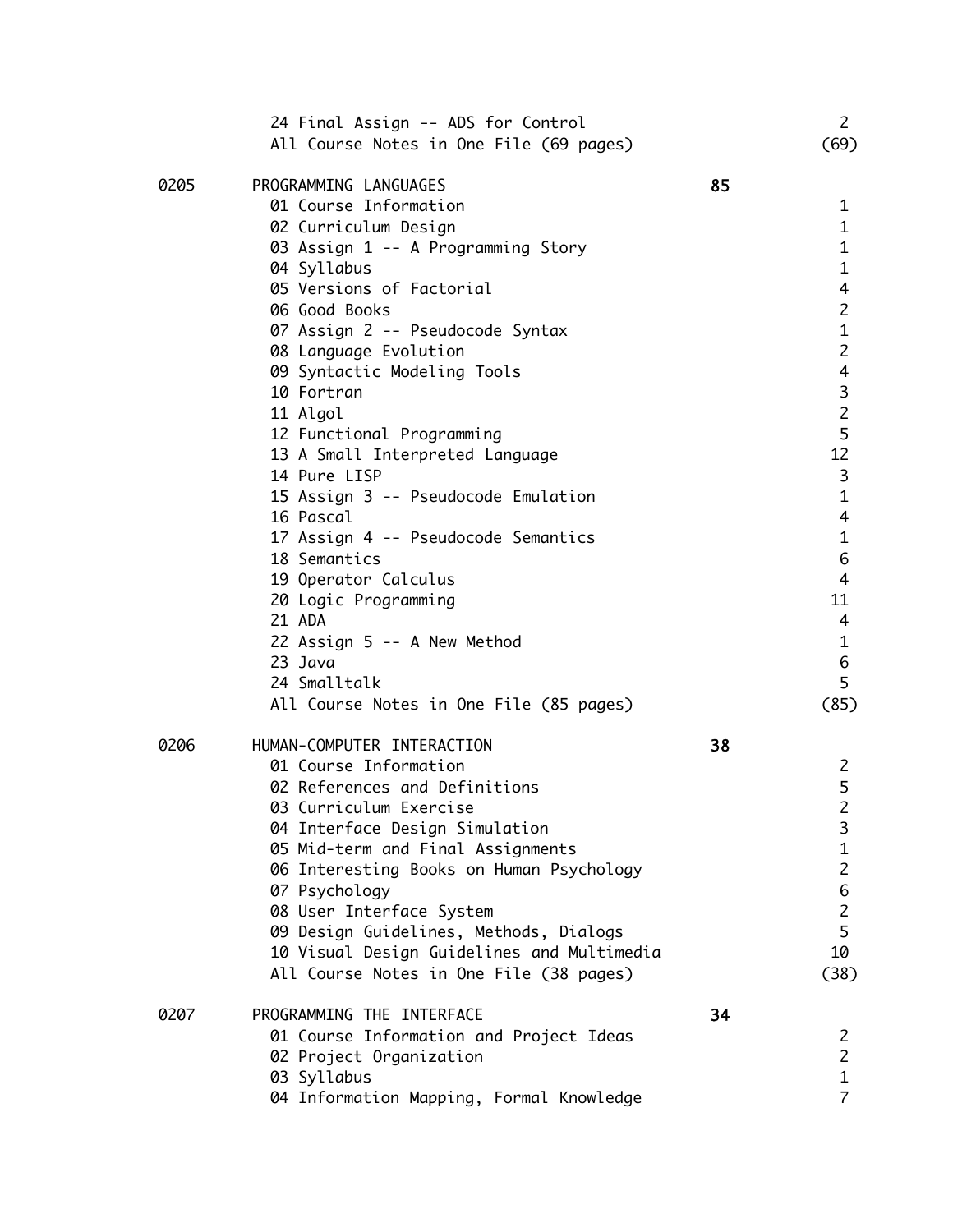|        | 05 Design                                                         |    |    | 3                                |
|--------|-------------------------------------------------------------------|----|----|----------------------------------|
|        | 06 The Programming Language Java                                  |    |    | 4                                |
|        | 07 A Complete User-Interface System                               |    |    | 11                               |
|        | 08 SmartLinks Project Refinement                                  |    |    | 1                                |
|        | 09 SmartLinks Application                                         |    |    | $\mathbf{1}$                     |
|        | 10 Evolving the Interface                                         |    |    | $\mathsf{Z}$                     |
|        | All Course Notes in One File (34 pages)                           |    |    | (34)                             |
| 0208   | COMPUTER GRAPHICS                                                 | 5  |    |                                  |
|        | 01 Course Information                                             |    |    | 1                                |
|        | 02 Curriculum Development                                         |    |    | $\mathbf{1}$                     |
|        | 03 Course Outline                                                 |    |    | $\mathbf{1}$                     |
|        | 04 Exercise -- Design a CAD Software Package                      |    |    | $\mathbf{1}$                     |
|        | 05 Final Exercise -- Using Computer Graphics Software             |    |    | $\mathbf{1}$                     |
|        | All Course Notes in One File (5 pages)                            |    |    | (5)                              |
| 0209   | COMPUTER ETHICS                                                   | 31 |    |                                  |
|        | 01 Course Information                                             |    |    | 1                                |
|        | 02 Curriculum Organization                                        |    |    | $\overline{2}$                   |
|        | 03 Initial Perspectives                                           |    |    | $\mathbf{1}$                     |
|        | 04 Initial Perspectives -- Responses                              |    |    | $\mathbf{1}$                     |
|        | 05 Syllabus                                                       |    |    | $\mathbf{1}$                     |
|        | 06 Ethical Issues and Case Studies                                |    |    | 4                                |
|        | 07 Case Study Practice                                            |    |    | 1                                |
|        | 08 Resources                                                      |    |    | $\overline{c}$                   |
|        | 09 Final Assignment                                               |    |    | $\mathbf{1}$                     |
|        | 10 Inappropriate Computation Dilemma                              |    |    | $\mathbf{1}$                     |
|        | 11 Massive Impact Dilemma                                         |    |    | $\overline{2}$                   |
|        | 12 Capitalist Dilemma                                             |    |    | $\mathbf{1}$                     |
|        | 13 Cyber-addition Dilemma                                         |    |    | $\mathbf{1}$                     |
|        | 14 Logic Dilemma                                                  |    |    | $\overline{c}$                   |
|        | 15 Triviality of Computation Dilemma                              |    |    | $\mathbf{1}$                     |
|        | 16 3D Interactive Virtual Worlds                                  |    |    | $\mathbf{1}$                     |
|        | 17 Virtual Reality, As Unreal As It Gets                          |    |    | $\overline{c}$                   |
|        | 18 Summary of Computer Ethics Exercise                            |    |    | 1                                |
|        | 19 Summary of Computer Ethics                                     |    |    | $\overline{c}$<br>$\overline{3}$ |
|        | 20 Lecture and Handout Evaluation                                 |    |    |                                  |
|        | All Dilemmas (8 pages)<br>All Course Notes in One File (31 pages) |    |    | (8)                              |
|        |                                                                   |    |    | (31)                             |
| 0210   | UNIVERSITY OF WASHINGTON CLASSES                                  | 58 |    |                                  |
| 021001 | MANAGEMENT DECISION MODELS                                        |    | 20 |                                  |
|        | 01 Introduction                                                   |    |    | 1                                |
|        | 02 Information Survey                                             |    |    | $\mathbf{1}$                     |
|        | 03 The Thirsty Archeologist                                       |    |    | $\mathbf{1}$                     |
|        | 04 The Telephone Drawing                                          |    |    | 1                                |
|        | 05 Classification                                                 |    |    | $\mathbf{1}$                     |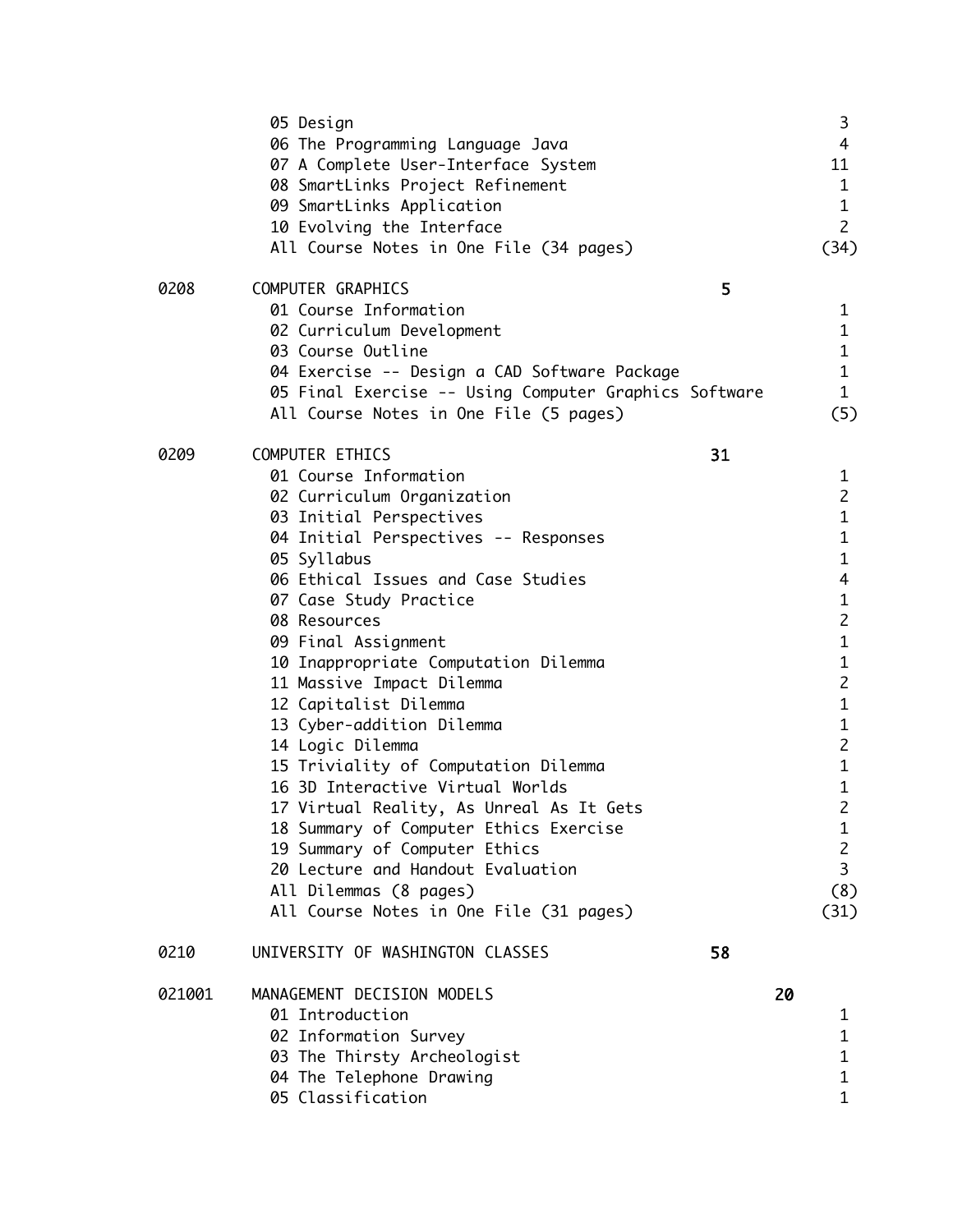|        | 06 Critical Incidents                      | $\mathbf 1$             |
|--------|--------------------------------------------|-------------------------|
|        | 07 Formal Models                           | $\mathbf{1}$            |
|        | 08 Measurement                             | $\mathbf{1}$            |
|        | 09 Dimension                               | $1\,$                   |
|        | 10 Consensus                               | $\mathbf{1}$            |
|        | 11 Variation                               | $\mathbf{1}$            |
|        | 12 Midterm Exam                            | $\mathbf 1$             |
|        | 13 Game Theory                             | $\overline{c}$          |
|        | 14 Blocks World -- Description             | $\mathbf 1$             |
|        | 15 Blocks World -- Decision-making         | $\overline{c}$          |
|        | 16 Blocks World -- Boundary Representation | $\mathbf 1$             |
|        | 17 Feedforward -- Pre-final                | $\mathbf{1}$            |
|        | 18 Final Exam                              | $\mathbf{1}$            |
|        | All Course Notes in One File (20 pages)    | (20)                    |
| 021002 | VIRTUAL WORLD DEVELOPMENT                  | 38                      |
|        | 01 Course Description                      | $\mathbf{1}$            |
|        | 02 Situated Syllabus                       | $\frac{5}{2}$           |
|        | 03 Class Project                           |                         |
|        | 04 Just What Is Virtual Reality, Anyway?   | $\overline{c}$          |
|        | 05 VRchitecture                            | $\mathbf 1$             |
|        | 06 Exercise -- Design a Software Toolkit   | $\mathbf{1}$            |
|        | 07 Specification Language for VR           | $\overline{c}$          |
|        | 08 Assign: Expandable Virtual Cube         | $\overline{c}$          |
|        | 09 The Structure of a Cube                 | $\overline{\mathbf{4}}$ |
|        | 10 Algebraic Specification Language        | 5                       |
|        | 11 ASL Examples, Logic                     | $\mathbf 1$             |
|        | 12 ASL Examples, Cube                      | 3                       |
|        | 13 Assign: Design a VR Curriculum          | $\mathbf{1}$            |
|        | All Course Notes in One File (30 pages)    | (30)                    |
|        |                                            |                         |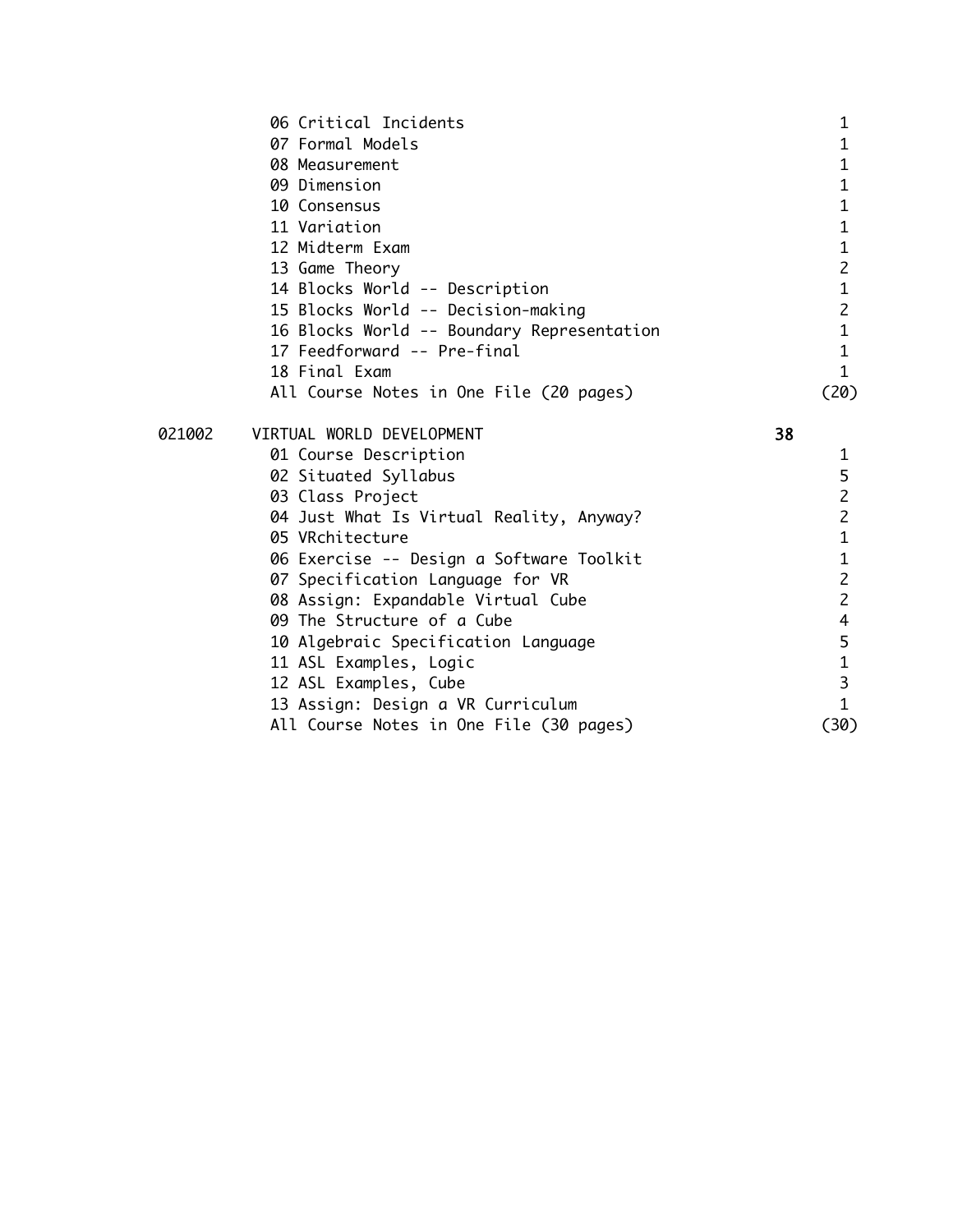## 03 PAPERS/ESSAYS/REPORTS 764[723]

| 0301   | 303[140]<br>WRITING: COMPUTER SCIENCE                                                                                                                                                                                                                                                                                                                              |         |                                                                                |
|--------|--------------------------------------------------------------------------------------------------------------------------------------------------------------------------------------------------------------------------------------------------------------------------------------------------------------------------------------------------------------------|---------|--------------------------------------------------------------------------------|
| 030101 | CONSTRAINT SYSTEMS<br>Constraint Management for Design<br>Output from Conman, The Constraint Manager<br>Conman Refinement<br>Propagation = Satisfaction<br>Variables and Equals                                                                                                                                                                                    | 57[140] | 50<br>$[140]$<br>2<br>1<br>$\overline{4}$                                      |
| 030102 | AGENTS AND ENTITIES<br>A Compilation of System Definitions and Concepts<br>The Ruthless Self Orientation of Intelligent Programs<br>Note on Autonomy<br>Artificial Life Workshop Submission (Distinction Networks)<br>Correspondence about Self-Motivated Agents<br>Entities<br>Rulebuilder Entities<br>Motivated Agents                                           | 32      | 12<br>1<br>$\mathbf{1}$<br>5<br>$\overline{c}$<br>3<br>4<br>$\overline{4}$     |
| 030103 | ARTIFICIAL INTELLIGENCE<br>Technical Issues for AI Modeling<br>AI-Based Procedures<br>Evaluation of AI-Based Concepts for Design                                                                                                                                                                                                                                   | 22      | 4<br>10<br>8                                                                   |
| 030104 | PROGRAMMING TECHNIQUE<br>Software Advances<br>Object-Orientation: Motivational Stuff<br>The Secret of Organization<br>Rough Outline of a Data Structure<br>A Little Note on Formalization<br>Mathematical Theories<br>Pattern-Matching and Lambda Function Theory<br>Comments on Coding                                                                            | 72      | 1<br>$\overline{4}$<br>$\mathsf 3$<br>$\bf 8$<br>$\mathbf{1}$<br>31<br>20<br>4 |
| 030105 | COMPUTER-AIDED DESIGN/ELECTRONIC DESIGN AUTOMATION<br>Collected Notes on Geometric Models<br>Design Notes for a New CAD System<br>Modeling for Hardware and Software Integration<br>Design of Microelectronic Integrated Circuitry<br>Primary Performance Problems of Reconfigurable Silicon<br>Demystifying Acronyms (an information sheet)<br>Features and Sizes | 70      | 15<br>$\overline{2}$<br>24<br>13<br>3<br>11<br>$\mathsf{Z}$                    |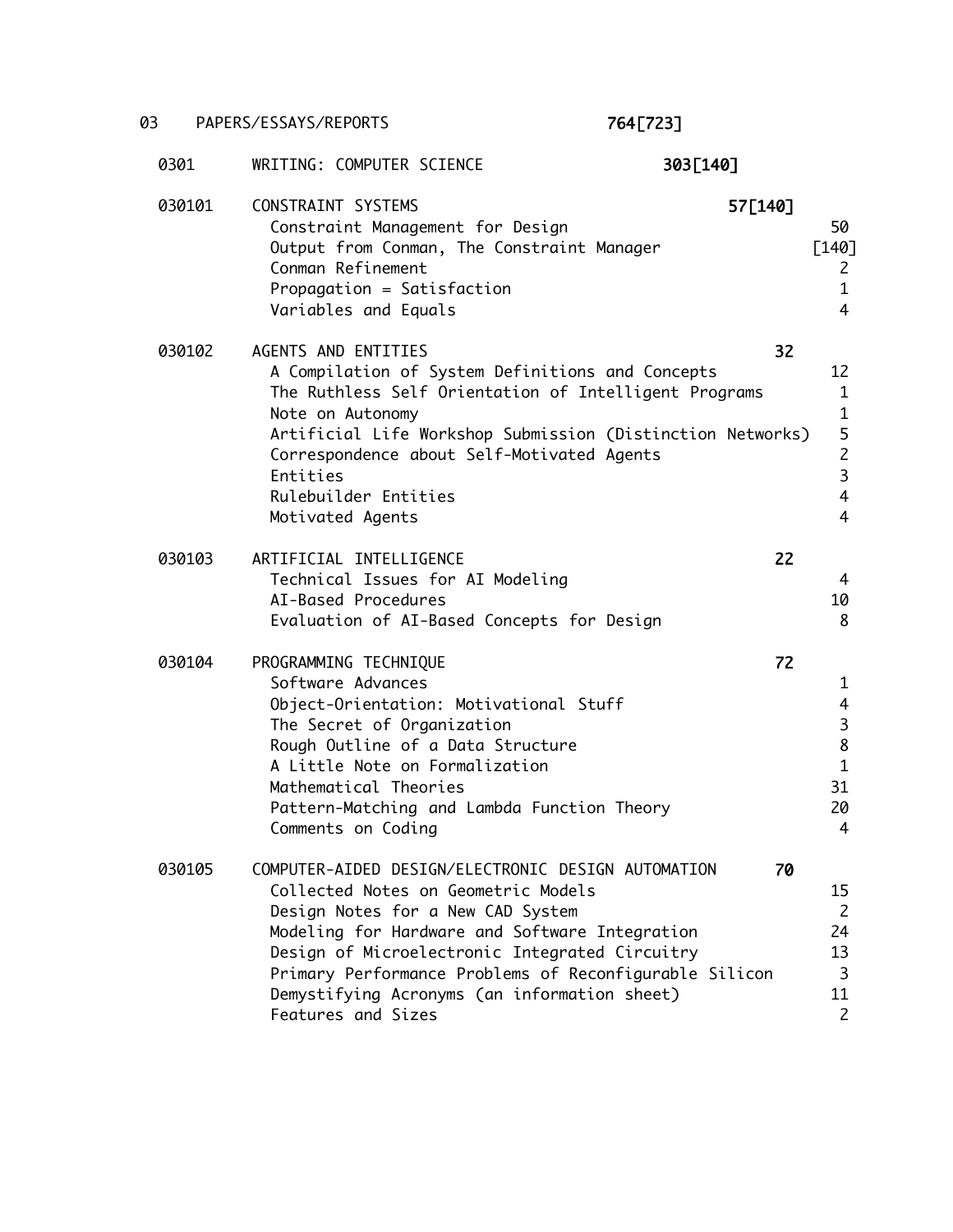| 030106   | HUMAN-COMPUTER INTERACTION<br>The Intelligent Man-Machine Interface<br>Idem -- Interface Instructability Demonstration<br>Comments on Scott Kim's Thesis: Visual Interface<br>Thoughts about an Architecture for the Semantic Web<br>Functional Specification for the Model Building System<br>Model Development                                                                                                                                        | 45             | 4<br>18<br>$\overline{2}$<br>14<br>$\overline{c}$<br>5                                         |
|----------|---------------------------------------------------------------------------------------------------------------------------------------------------------------------------------------------------------------------------------------------------------------------------------------------------------------------------------------------------------------------------------------------------------------------------------------------------------|----------------|------------------------------------------------------------------------------------------------|
| 030107   | DISTRIBUTED AND PARALLEL PROCESSING<br>Distributed Performance Maintenance<br>Resource Management<br>Discussion of Parallelism                                                                                                                                                                                                                                                                                                                          | 15             | 5<br>5<br>5                                                                                    |
| 0302     | WRITING: VIRTUAL REALITY                                                                                                                                                                                                                                                                                                                                                                                                                                | 365[493]       |                                                                                                |
| 030201   | DESCRIPTIONS OF VIRTUAL REALITY<br>A New Technology<br>Exploring Virtual Reality in Cyberspace<br>Virtual Reality: Directions of Growth (Siggraph'90 Notes)<br>Directions of Growth: Slides and Bullets<br>Extended Abstract: A Formal Foundation for Cyberspace<br>Some Short Answers (for curious journalists)<br>VR Taxonomy -- A Conversation (with Alan Wexelblat)<br>Just What Is This Virtual Reality Anyway?<br>Inclusive Symbolic Environments | 46             | $\overline{2}$<br>$\overline{c}$<br>16<br>$\overline{4}$<br>4<br>3<br>$\overline{4}$<br>3<br>8 |
| 030202   | VIRTUAL ENVIRONMENT OPERATING SHELL                                                                                                                                                                                                                                                                                                                                                                                                                     | 91[427]        |                                                                                                |
| 03020201 | VEOS DESCRIPTION<br>The VEOS -- Slide Bullets<br>Virtual Environment Operating System -- Overview<br>VEOS/FERN/Mercury One-Pager<br>The VEOS Project (with Geoff Coco)<br>The VEOS Project (Longer Version) (with Geoff Coco)<br>Interactive Complex Systems Simulations (w/ Chris Langton)<br>VEOS Intro (dav lion)<br>Code Facism (dav lion)                                                                                                          | 74[27]<br>(29) | $\overline{7}$<br>16<br>$\mathbf{1}$<br>45<br>25<br>[6]<br>$[1]$                               |
| 03020202 | VEOS DESIGN<br>VEOS: Preliminary Functional Architecture<br>VEOS Design Goals<br>A Second Step Towards Virtual Reality:<br>The Entity Model and System Design<br>(with Dan Pezely, Mark Evenson, Michael Almquist)<br>The Entity Operating System: A Design for the<br>Implementation of VEOS (with Dan Pezely, Michael Almquist)<br>Ten Commandments Of The Moses Project (Dan Pezely)                                                                 | 17[16]<br>[14] | 8<br>4<br>5.<br>[2]                                                                            |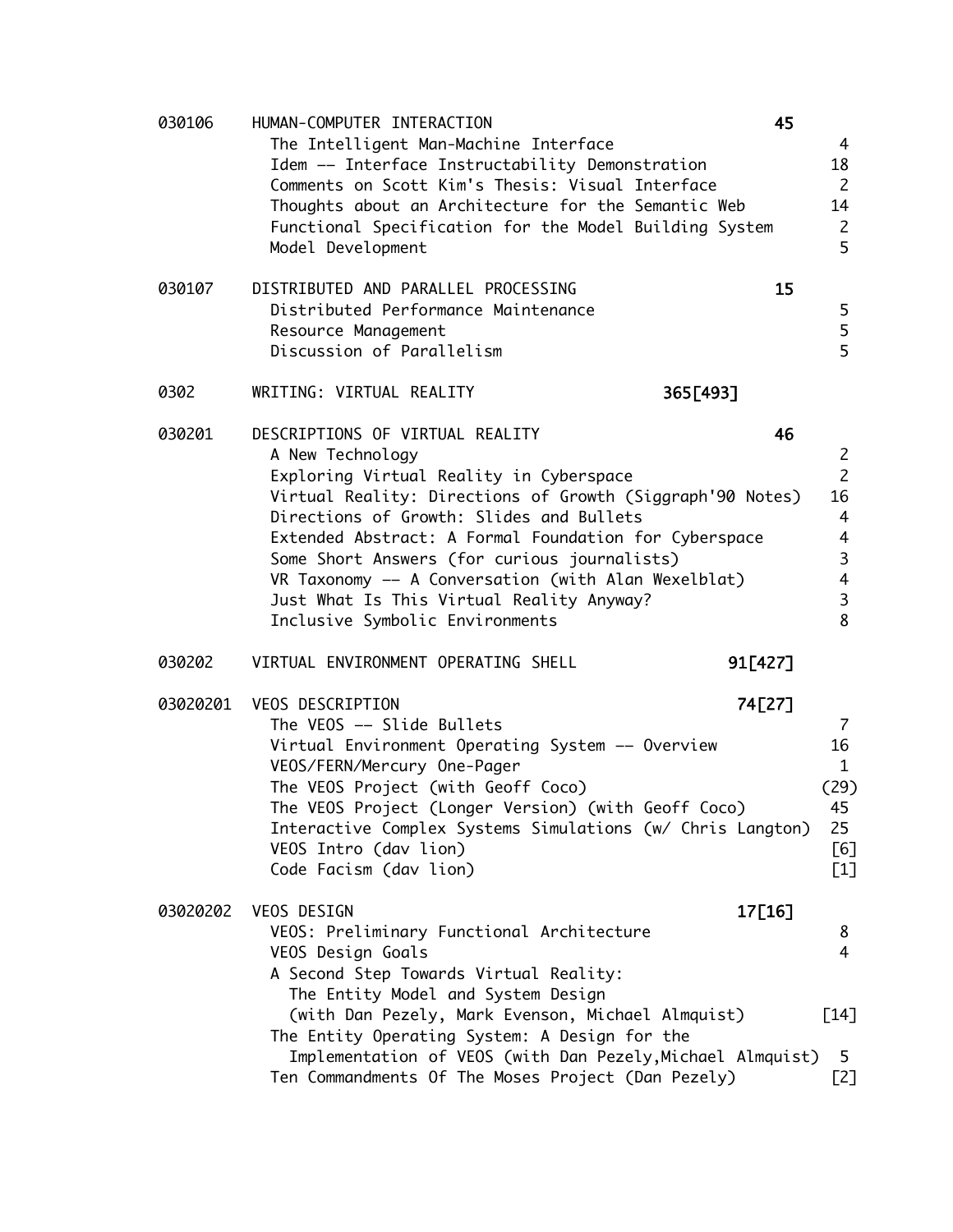| 03020203 | VEOS STUDENT THESES AND PAPERS                                                                                                  | $[250]$ |                                  |
|----------|---------------------------------------------------------------------------------------------------------------------------------|---------|----------------------------------|
|          | VEOS, The Project and Beyond (Geoff Coco)<br>Experiences with Asynchronous Communication Models                                 |         | $[3]$                            |
|          | in VEOS, A Distributed Programming Facility for<br>Uniprocessor LANs (Geoff Coco and dav lion)                                  |         | [8]                              |
|          | The Virtual Environment Operating System:<br>Derivation, Function and Form (Geoffrey P. Coco)                                   |         | $[162]$                          |
|          | The Participant System: Providing the Interface<br>to Virtual Reality (Max Minkoff)                                             |         | $[77]$                           |
| 03020204 | VEOS USAGE AND DOCUMENTATION                                                                                                    | [53]    |                                  |
|          | VEOS 2.0 Tool Builder's Manual (Geoff Coco)<br>The VEOS Shell (Geoff Coco)                                                      |         | [26]<br>$[1]$                    |
|          | The 'Talk' Communication Manager (Geoff Coco)<br>The Nancy Grouplespace Manager (Geoff Coco)<br>The Grouple Tutorial (dav lion) |         | $[5]$<br>$[12]$<br>[9]           |
|          |                                                                                                                                 |         |                                  |
| 03020205 | FERN, MERCURY AND IMAGER DOCUMENTATION<br>How to Make a VEOS Entity (Geoff Coco)                                                | [81]    | [7]                              |
|          | The Fern Model: An Explanation with Examples (Max Minkoff)<br>The Application Programmer's Interface                            |         | $\lceil 11 \rceil$               |
|          | to the Fern System (Geoff Coco and Colin Bricken)                                                                               |         | $[26]$                           |
|          | The FERN II/Mercury Virtual Body (Max Minkoff)                                                                                  |         | [6]                              |
|          | The Movement Pyramid (Andy Macdonald and Max Minkoff)<br>Mercury Lisp Interface (Andy Macdonald)                                |         | [2]<br>[9]                       |
|          | Mercury 1.5 Protocol (Andy Macdonald)                                                                                           |         | $[3]$                            |
|          | Explanation of Mercury, The Veos Human Interface<br>(Andy Macdonald)                                                            |         | [2]                              |
|          | Description of Graphic (Dog) Format (Marc Cygnus)<br>Imager Xlisp Interface (Marc Cygnus)                                       |         | [4]<br>$[11]$                    |
| 030203   | SOFTWARE TOOLS FOR VIRTUAL ENVIRONMENTS                                                                                         | 54      |                                  |
|          | Slides for VR Software Development                                                                                              |         | 5                                |
|          | The Software Projects                                                                                                           |         | 14                               |
|          | Description Languages for VR                                                                                                    |         | $\mathbf{1}$                     |
|          | Some Software Techniques for Virtual Environments                                                                               |         | 5                                |
|          | Some Potential Software Tools (a list)<br>Several Software Projects in One Page Each                                            |         | $\overline{c}$<br>$\overline{7}$ |
|          | Form Abstraction (with discussion)                                                                                              |         | 10                               |
|          | Overview of Interactive Software Tools                                                                                          |         | 10                               |
| 030204   | VR INTERFACE/VIRTUAL BODY                                                                                                       | 13      |                                  |
|          | The Virtual Body                                                                                                                |         | 2                                |
|          | Thoughts on the Virtual Body                                                                                                    |         | $\overline{c}$                   |
|          | Hardware Interface Devices<br>Sense Is Complex                                                                                  |         | $\overline{3}$<br>$\overline{c}$ |
|          | Human-Computer Software Interface:                                                                                              |         |                                  |
|          | Status and Recommendations (with Randy Pausch)                                                                                  |         | 4                                |
|          |                                                                                                                                 |         |                                  |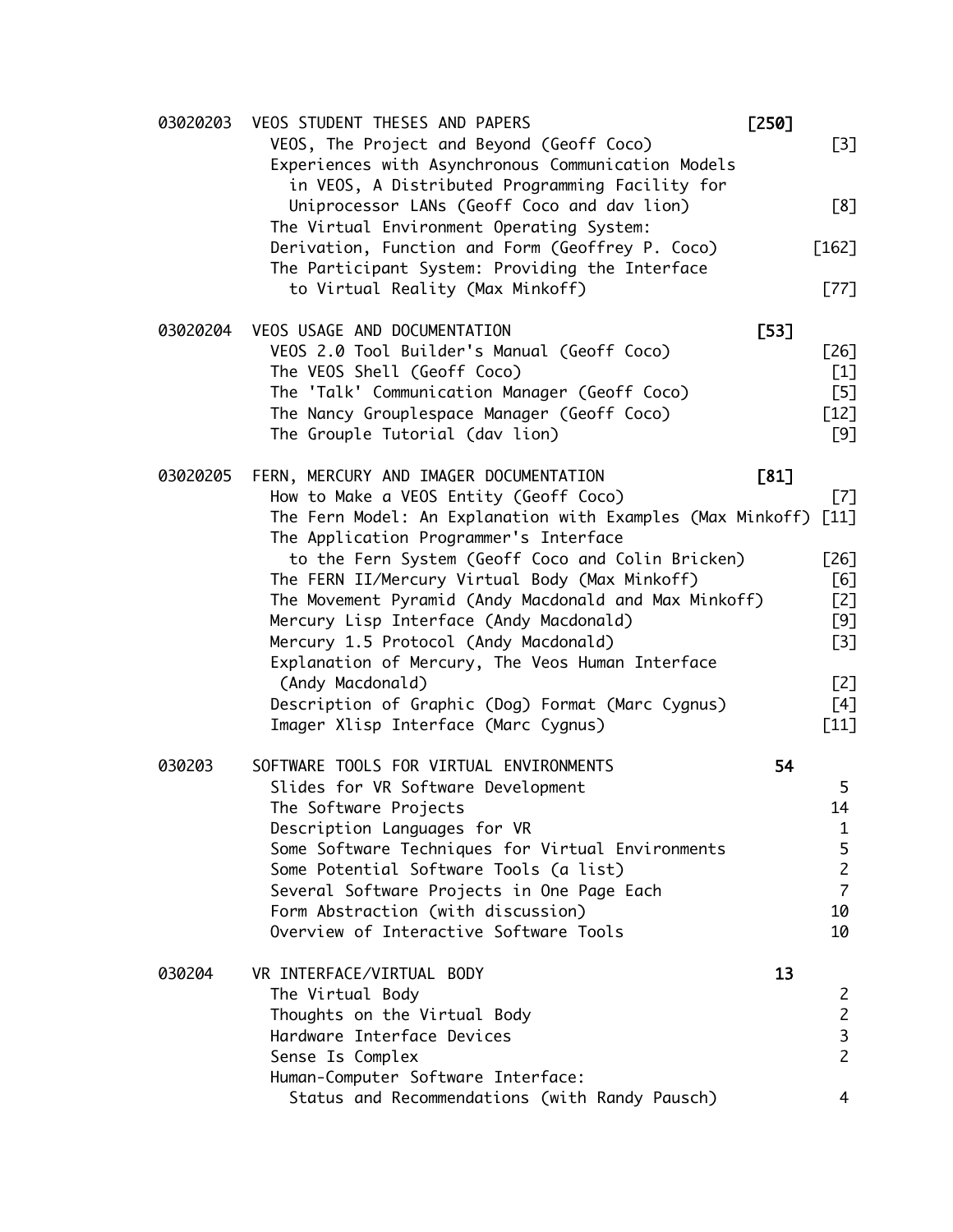| 030205 | DESIGN AND DEVELOPMENT OF VIRTUAL ENVIRONMENTS<br>59      |                |
|--------|-----------------------------------------------------------|----------------|
|        | Cybertech Email Group                                     | 11             |
|        | Programming Cyberspace                                    | 8              |
|        | Decorating Cyberspace                                     | $\overline{7}$ |
|        | Interface Design                                          | $\overline{7}$ |
|        | World Feel                                                | $\mathbf{1}$   |
|        | Marketing Cyberspace                                      | $\,$ 6         |
|        | Cyberspace Herald                                         | 5              |
|        | The Cyberspace Promotional Video-Script                   | $\overline{7}$ |
|        | Cyberspace Research Questionnaire I                       |                |
|        | (with Meredith Bricken Mills)                             | 3              |
|        | Cyberspace Research Questionnaire II                      |                |
|        | (with Meredith Bricken Mills)                             | $\overline{c}$ |
|        | Simple Control Keys for Bricken's VR Demo                 | $\overline{c}$ |
| 030206 | 22[20]<br>VR PROJECTS                                     |                |
|        | Human Interface Technology Laboratory Research Agenda     | 5              |
|        | Modeling Challenges                                       | 5              |
|        | Coordination of Multiple Patrons in Virtual Space         | $\overline{4}$ |
|        | The Virtual Conference Room (with Meredith Bricken Mills) | 3              |
|        | Virtual Stories (with Sarah Sloane)                       | $\bf 8$        |
|        | Antechamber Sound (with Brian Karr)                       | 6              |
|        | Rapid Construction of Model Buildings (with Mike Moshell) | 11             |
|        |                                                           |                |
| 030207 | 34<br>PHILOSOPHY OF VIRTUAL REALITY                       |                |
|        | Inventing Reality (Meredith Bricken Mills)                | 5              |
|        | Thoughts of a Child                                       | $\mathbf{1}$   |
|        | Digital Flagship Think Piece                              | $\overline{4}$ |
|        | Art                                                       | $\mathbf{1}$   |
|        | More Than Reality                                         | $\mathbf{1}$   |
|        | Virtual Reality, as Unreal as It Gets                     | $\mathbf{3}$   |
|        | One Ball Is Sufficient                                    | $\mathbf{1}$   |
|        | The Varieties of Space                                    | $\mathbf{1}$   |
|        | Dimensional Analysis of Media                             | 9              |
|        | Magic (with Dan Shapiro)                                  | 8              |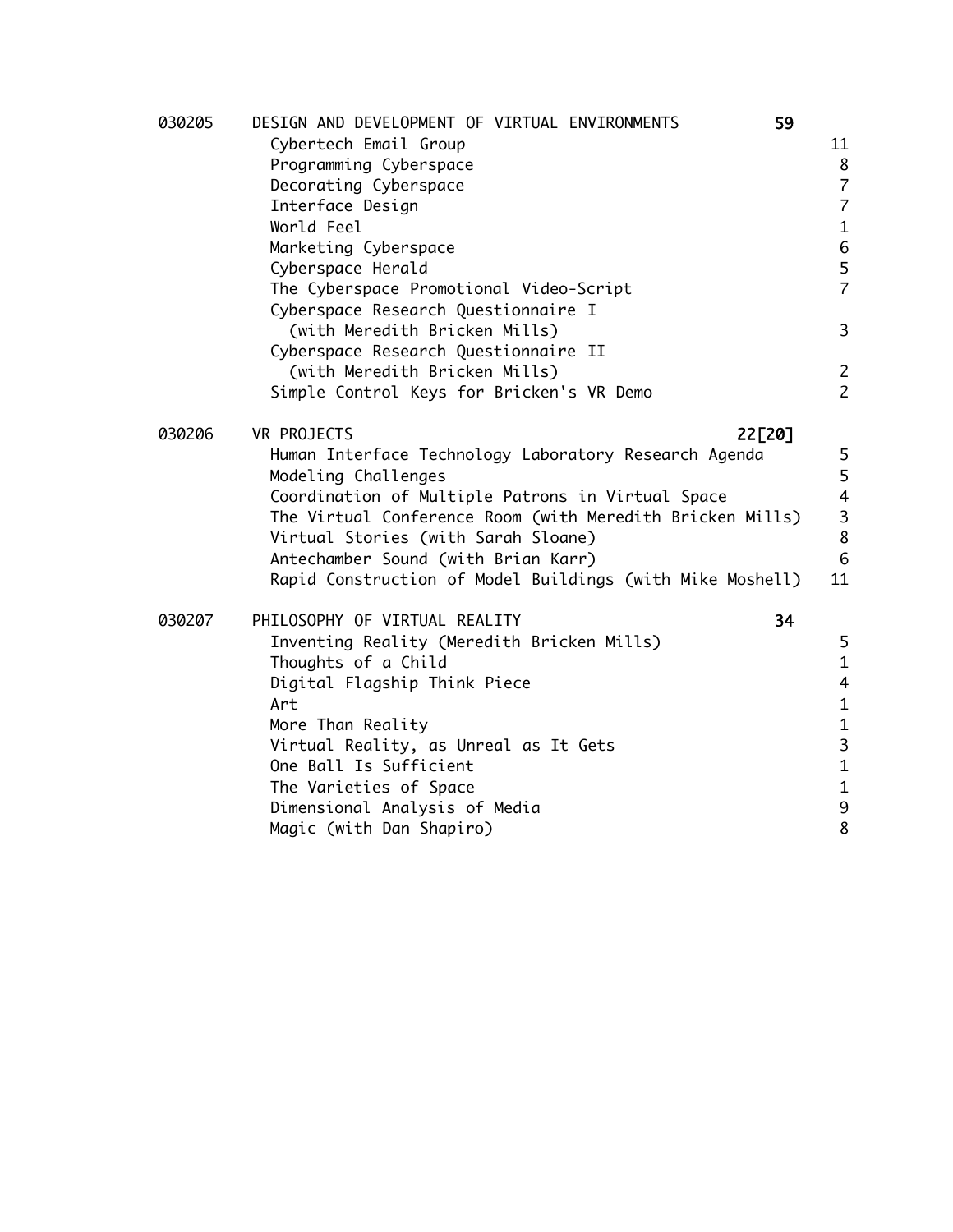| 030208 | CULTURAL CONNECTIONS TO VR                                                                                                                                                                                                                                                                                                                                                                                                                                                                                                                  | 46[46]         |                                                        |
|--------|---------------------------------------------------------------------------------------------------------------------------------------------------------------------------------------------------------------------------------------------------------------------------------------------------------------------------------------------------------------------------------------------------------------------------------------------------------------------------------------------------------------------------------------------|----------------|--------------------------------------------------------|
|        | Cyber Legalities                                                                                                                                                                                                                                                                                                                                                                                                                                                                                                                            |                | 3                                                      |
|        | Cybergibson                                                                                                                                                                                                                                                                                                                                                                                                                                                                                                                                 |                | $\overline{4}$                                         |
|        | Hip, Hype, Hope -- The Three Faces of Virtual Worlds<br>(Siggraph'90 Panel with Warren Robinette, Jaron Lanier,<br>myself, Esther Dyson, Timothy Leary, John Perry Barlow) 9[46]<br>The Second International Conference on Cyberspace<br>(with Randy Farmer and the Conference Committee)<br>Comments on a Paper<br>Comments an Virtual Reality by Howard Rheingold<br>Comments on Siggraph'91 Tomorrow's Realities<br>Cyberspace 1999: The Shell, the Image, and Now the Meat<br>Cyberspace 2001 (An Incomplete Update of Cyberspace 1999) |                | 7<br>5<br>$\overline{2}$<br>$\overline{4}$<br>(8)<br>9 |
|        | The Nightclub Interactive Environment                                                                                                                                                                                                                                                                                                                                                                                                                                                                                                       |                | $\overline{3}$                                         |
| 0303   | WRITING: EDUCATION                                                                                                                                                                                                                                                                                                                                                                                                                                                                                                                          | 63[32]         |                                                        |
|        |                                                                                                                                                                                                                                                                                                                                                                                                                                                                                                                                             |                |                                                        |
| 030301 | DISSERTATION: ANALYZING ERRORS IN ELEMENTARY MATHEMATICS -                                                                                                                                                                                                                                                                                                                                                                                                                                                                                  |                |                                                        |
| 030302 | EDUCATIONAL INNOVATION<br>Computer Humanities                                                                                                                                                                                                                                                                                                                                                                                                                                                                                               | $\overline{2}$ | $\overline{2}$                                         |
|        |                                                                                                                                                                                                                                                                                                                                                                                                                                                                                                                                             |                |                                                        |
| 030303 | USING VIRTUAL WORLDS FOR EDUCATION                                                                                                                                                                                                                                                                                                                                                                                                                                                                                                          | 12             |                                                        |
|        | Learning in Virtual Reality                                                                                                                                                                                                                                                                                                                                                                                                                                                                                                                 |                | 6                                                      |
|        | Training in Virtual Reality<br>Issues of Learning in Virtual Reality                                                                                                                                                                                                                                                                                                                                                                                                                                                                        |                | (4)<br>$\mathsf{Z}$                                    |
|        | Virtual World Educational Applications                                                                                                                                                                                                                                                                                                                                                                                                                                                                                                      |                | $\overline{4}$                                         |
| 030304 | ICONIC AND EXPERIENTIAL MATHEMATICS                                                                                                                                                                                                                                                                                                                                                                                                                                                                                                         | 49[32]         |                                                        |
|        | Review of a New Notation for Logic                                                                                                                                                                                                                                                                                                                                                                                                                                                                                                          |                | 3                                                      |
|        | Description of Block Logic                                                                                                                                                                                                                                                                                                                                                                                                                                                                                                                  |                | $\mathbf{1}$                                           |
|        | Spatial Representation of Elementary Algebra                                                                                                                                                                                                                                                                                                                                                                                                                                                                                                |                | 14                                                     |
|        | Development and Assessment of a Virtual World<br>for Teaching Algebra (with William Winn)                                                                                                                                                                                                                                                                                                                                                                                                                                                   |                | $\overline{\mathcal{L}}$                               |
|        | A Virtual World for Teaching Elementary Algebra                                                                                                                                                                                                                                                                                                                                                                                                                                                                                             |                |                                                        |
|        | (with William Winn)                                                                                                                                                                                                                                                                                                                                                                                                                                                                                                                         |                | 17 <sup>2</sup>                                        |
|        | Initial Comments on the NSF Proposal Reviews                                                                                                                                                                                                                                                                                                                                                                                                                                                                                                |                | 3                                                      |
|        | Design Virtual Worlds for Use in Mathematics Education                                                                                                                                                                                                                                                                                                                                                                                                                                                                                      |                |                                                        |
|        | (with William Winn)<br>Embedding Mathematics within a Virtual World                                                                                                                                                                                                                                                                                                                                                                                                                                                                         |                | 17                                                     |
|        | (with William Winn)                                                                                                                                                                                                                                                                                                                                                                                                                                                                                                                         |                | 19                                                     |
| 0304   | WRITING: OTHER TOPICS                                                                                                                                                                                                                                                                                                                                                                                                                                                                                                                       | 33[58]         |                                                        |
|        | The Evolution, Games and Learning Conference: Report                                                                                                                                                                                                                                                                                                                                                                                                                                                                                        |                | 11                                                     |
|        | Losing Consciousness at Tucson III (Toward a Science                                                                                                                                                                                                                                                                                                                                                                                                                                                                                        |                |                                                        |
|        | of Consciousness'98): A Conference Report                                                                                                                                                                                                                                                                                                                                                                                                                                                                                                   |                | 22                                                     |
|        | Techforum Announcements 1988-89                                                                                                                                                                                                                                                                                                                                                                                                                                                                                                             |                | [58]                                                   |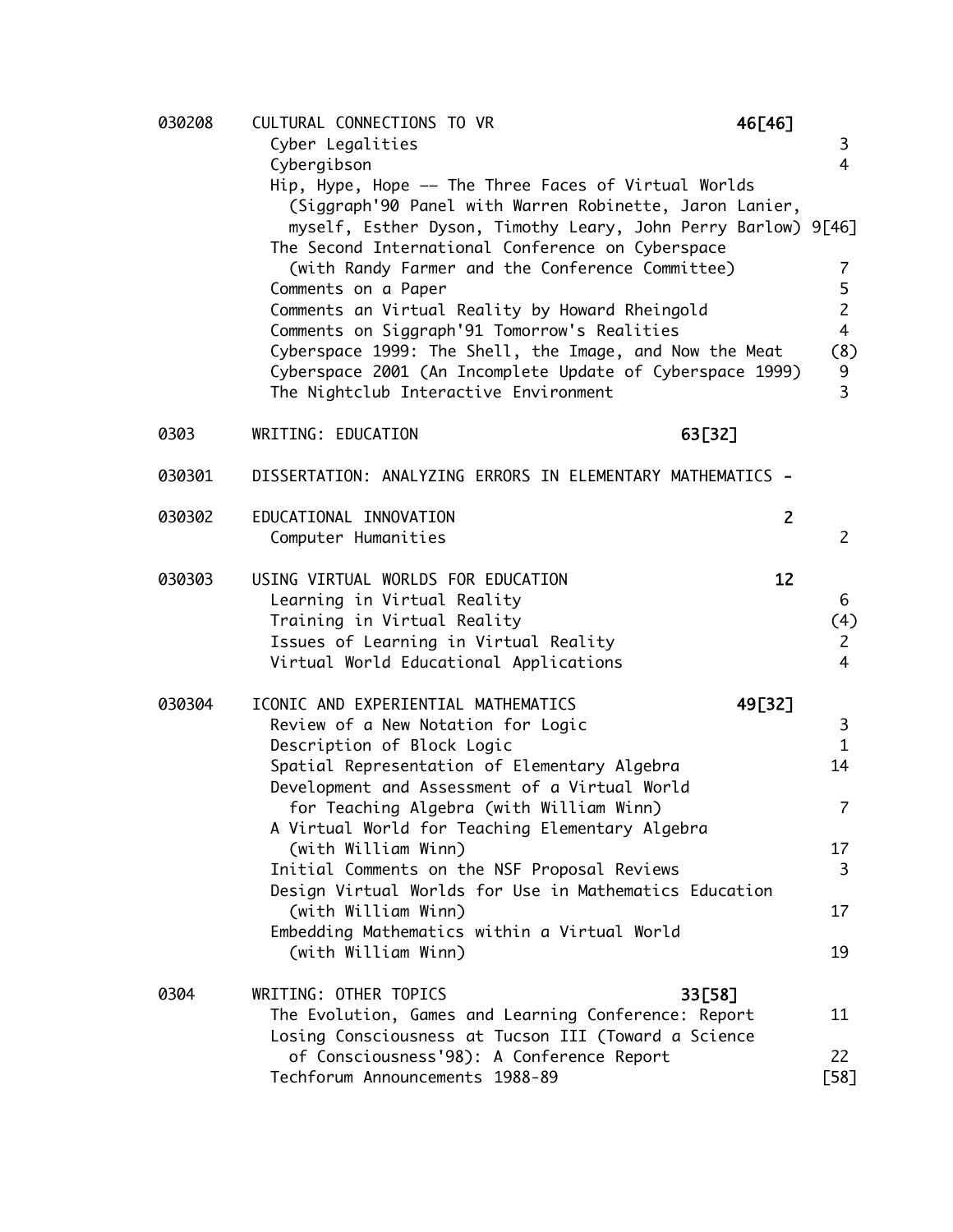### 04 PUBLIC DOMAIN COMPUTER CODE -

0401 BOUNDARY MATHEMATICS CODE -

| 0402   | VIRTUAL ENVIRONMENT OPERATING SYSTEMS<br>VEOS Package Download -- Click Here<br>12 MB, 7.5 MB compressed<br>VEL Package Download -- Click Here<br>20 MB, 2.6 MB compressed |   |
|--------|----------------------------------------------------------------------------------------------------------------------------------------------------------------------------|---|
| 040201 | COMMENTARY ON THE VEOS LICENSES                                                                                                                                            | 0 |
| 0403   | COMPUTER SCIENCE PROGRAMMING PROJECTS                                                                                                                                      |   |
| 0404   | MATHEMATICA CODE                                                                                                                                                           |   |
| 0405   | SEMICONDUCTOR DESIGN TOOLS                                                                                                                                                 |   |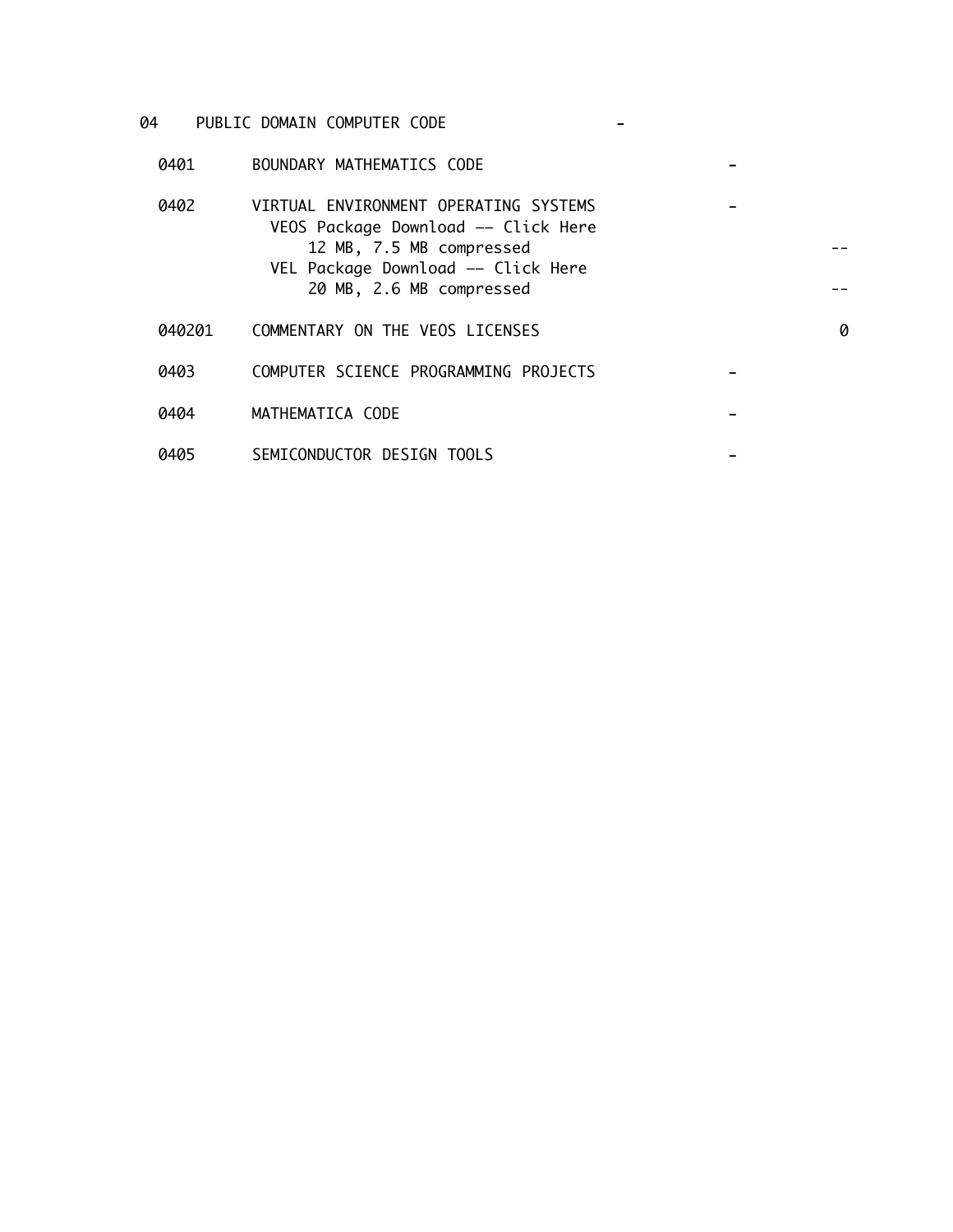# 05 BUSINESS MATERIALS **457[113]**

| 0501   | BRICKEN TECHNOLOGIES CORPORATION<br>354[35]                                                                                                                                                                                                                                                                                                                                                             |                                                                                                                                                      |
|--------|---------------------------------------------------------------------------------------------------------------------------------------------------------------------------------------------------------------------------------------------------------------------------------------------------------------------------------------------------------------------------------------------------------|------------------------------------------------------------------------------------------------------------------------------------------------------|
| 050101 | BTC CORPORATE DESCRIPTION<br>36[35]<br>Short Company Descriptions (half-pagers)<br>BTC Company Description<br>Iconic Array Hardware Virtual Structure<br>BTC Executive Summary (Comesh)<br>Iconic Logic Solves Fundamental Design Problems<br>Iconic Tools Advance the State of the Art (ILOC)<br>BTC Executive Summary (BILD)<br>BTC Corporate Overview (Comesh)<br>BTC Technical FAQ                  | $\overline{c}$<br>$\overline{c}$<br>$\overline{c}$<br>$\overline{4}$<br>$\overline{c}$<br>$\overline{c}$<br>15<br>22<br>20                           |
| 050102 | 43<br>BTC BUSINESS STRATEGY<br>Advantages of Losp/Pun for EDA Software Companies<br>Top Twenty Reasons Why BTC Should Stay Out of EDA Software<br><b>BTC Product Strategy</b><br>What We Have Done Bullets<br>Notes on UoP<br>Notes on Positioning<br>Strategic Principles<br>Business Strategy Technical Planning Comments                                                                             | 13<br>$\mathbf{1}$<br>$\overline{7}$<br>$\frac{5}{7}$<br>$\overline{4}$<br>$\overline{c}$<br>$\overline{4}$                                          |
| 050103 | 41<br>BTC TECHNOLOGY DEVELOPMENT<br>Synthesis Capabilities of Losp<br>Models of Circuit Properties in Losp<br>Notes on Circuits and Boundary Logic<br>Technical Description of Losp/Pun<br>ILOC Validation<br>Status of the ILOC Implementation<br>Critical Technology Weaknesses<br>Counting Gates<br>Abstract Specification Rather Than HDL Programming<br>Some Design Flows<br>Toolchain Integration | 6<br>$\overline{\mathbf{c}}$<br>$\begin{array}{c} 6 \\ 2 \\ 3 \end{array}$<br>5<br>$\begin{array}{c} 1 \\ 2 \\ 2 \end{array}$<br>5<br>$\overline{7}$ |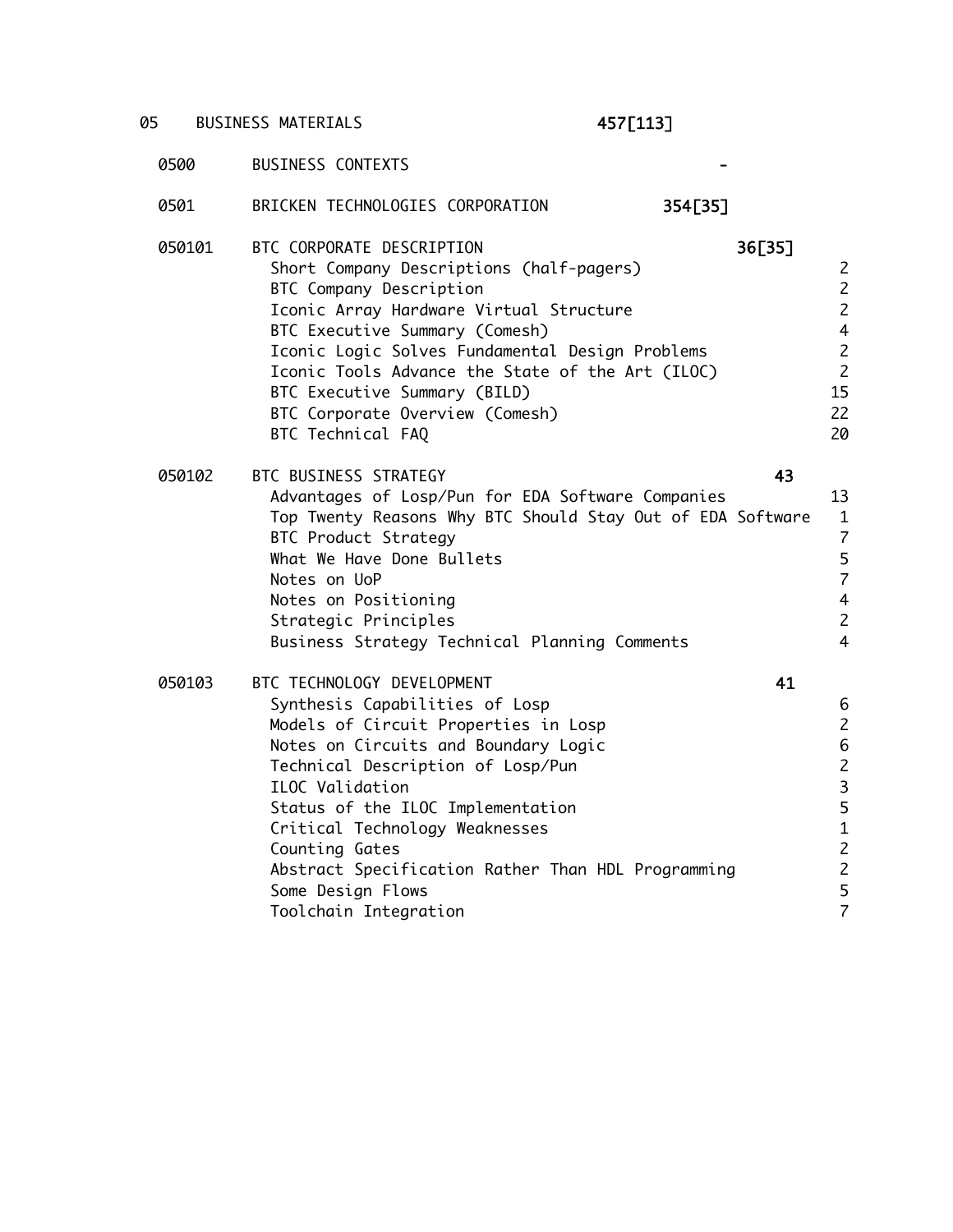| 050104 | BTC TECHNICAL RESULTS                                      | 171 |                |
|--------|------------------------------------------------------------|-----|----------------|
|        | Losp Performance Evolution                                 |     | 12             |
|        | Recommendations for an Empirical Program to Evaluate ILOC  |     | 12             |
|        | Cell Library Used in the SP700 Design                      |     | 33             |
|        | ILOC Reduction, Comesh Layout for SP700 Design (Summary)   |     | (2)            |
|        | ILOC Reduction, Comesh Layout for SP700 Design (Report)    |     | 33             |
|        | ILOC Development Overview for DMC54                        |     | 4              |
|        | ILOC Delay Optimization Roadmap                            |     | 15             |
|        | ILOC Comparison Project -- Design Descriptions             |     | 11             |
|        | Development Notes for Delay Optimization                   |     | 7              |
|        | ILOC Comparative Performance                               |     | 18             |
|        | Losp Synthesis System Summary Report                       |     |                |
|        | Overview                                                   |     | 4              |
|        | Value Propositions                                         |     | $\mathbf{2}$   |
|        | Technical Descriptions                                     |     | 9              |
|        | Empirical Results                                          |     | 8              |
|        | Comparative Capabilities                                   |     | $\overline{3}$ |
|        |                                                            |     |                |
| 050105 | BTC MARKETING                                              | 39  |                |
|        | Selling Points for Losp                                    |     | $\mathbf{1}$   |
|        | Market Notes                                               |     | 10             |
|        | Technological Advantages from a Marketing Perspective      |     | $\overline{c}$ |
|        | Why We Have No Imitators                                   |     | $\overline{c}$ |
|        | Marketing Oriented Presentation                            |     | 3              |
|        | Marketing Manifesto                                        |     | $\overline{c}$ |
|        | Problems Solved Uniquely by BTC Products                   |     | $\overline{c}$ |
|        | Problems Solved (with Quotes from Engineers)               |     | $\overline{7}$ |
|        | BTC Comesh Value Propositions                              |     | $\overline{2}$ |
|        | CDG Value Propositions                                     |     | $\overline{c}$ |
|        | ILOC Commercial and Competitive Advantages                 |     | 6              |
|        |                                                            |     |                |
| 050106 | APPLICATIONS FOR LOSP/ILOC OPTIMIZATION                    | 24  |                |
|        | Applications of Boundary Mathematics                       |     | 4              |
|        | Toward a Focused Market                                    |     | 6              |
|        | Applications for Embedded Comesh                           |     | 6              |
|        | Existing Applications of Boundary Math for Multiprocessing |     | 6              |
|        | From Sketch to Silicon                                     |     | $\overline{c}$ |
|        |                                                            |     |                |
| 0502   | 22<br>VIRTUAL EXPRESS LIMITED                              |     |                |
|        | We'r'VR                                                    |     | 3              |
|        | An Overview of Virtual Express                             |     | 4              |
|        | The Virtual Express Business Profile                       |     | 15             |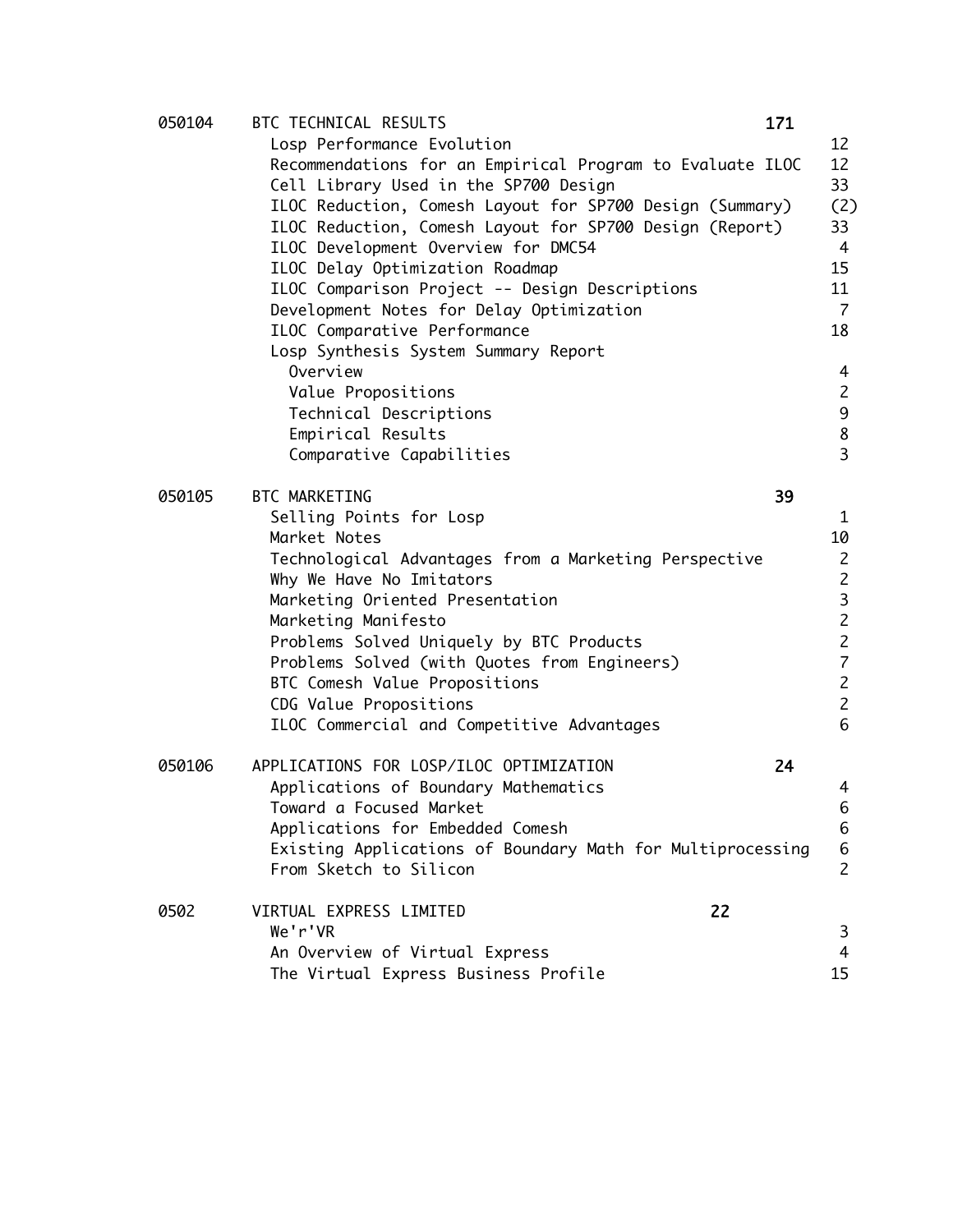| 0503 | 0Z INTERNATIONAL LIMITED                                | 62[75] |                   |
|------|---------------------------------------------------------|--------|-------------------|
|      | Executive Summary of the Business Plan                  |        | 2                 |
|      | 0z Virtual Reality Capabilities (Company Overview)      |        | 3                 |
|      | The Business Plan (113 pages)                           |        | 50[63]            |
|      | Some Ideas for the Oz Business Strategy                 |        | 6                 |
|      | Using Smart 3D Graphics (Meredith Bricken Mills)        |        | [4]               |
|      | Declarative Logic Accelerator (Wolf Kohn)               |        | $\lceil 7 \rceil$ |
|      | Oz Virtual Reality Capabilities (One Pager)             |        | 1                 |
|      | 0z Virtual World Creative Team (Meredith Bricken Mills) |        | $\lceil 1 \rceil$ |
| 0504 | OTHER BUSINESS MATERIALS                                | 19[3]  |                   |
|      | Report on Mathematica (Bruce Sawhill)                   |        | $\lceil 3 \rceil$ |
|      | Preliminary Technical Evaluation of Mathematica         |        | 3                 |
|      | Product Outlines for Mathematica Front-End              |        | 4                 |
|      | Selling Fracturtles                                     |        | 3                 |
|      | Selling Mathematics                                     |        | 3                 |
|      | How to Succeed in Business                              |        | 6                 |
|      |                                                         |        |                   |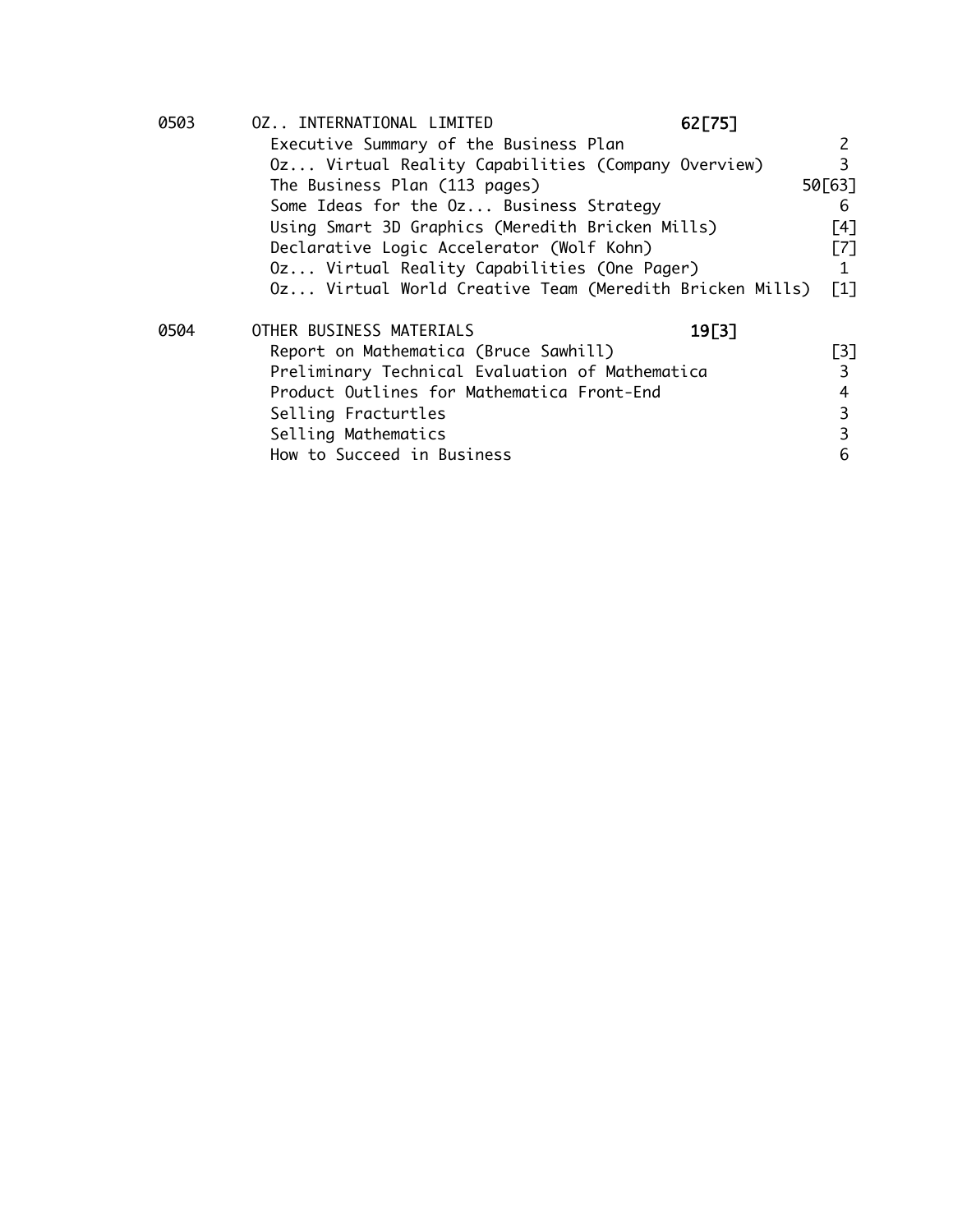### 06 RESUME/VITA/BIOS/EXPERIENCE 164

| 0601 | RESUMES/VITA/BIOS<br>28                                    |                          |
|------|------------------------------------------------------------|--------------------------|
|      | One-Page Overview<br>Four-Page Work Experience             | $\mathbf{1}$<br>(4)      |
|      | Six-Page Complete                                          | (6)                      |
|      | Fourteen-Page Academic Vita                                | 14                       |
|      | One-Paragraph Short Sketch                                 | $\mathbf{1}$             |
|      | One-Page Overview                                          | $\mathbf{1}$             |
|      | Two-Page Description                                       | $\overline{c}$           |
|      | Narrative Career And Style                                 | 6                        |
|      | Narrative Personal Commentary                              | $\overline{3}$           |
| 0602 | LISTS: PAPERS, SEMINARS, COURSES, PRESENTATIONS 103        |                          |
|      | Publications                                               | $\mathsf{Z}$             |
|      | Technical Reports                                          | 6                        |
|      | Proposals                                                  | $\overline{c}$           |
|      | List of Seminars, Talks, and Tutorials -- 1984-2004        | $\overline{\mathbf{3}}$  |
|      | Seminar Announcements                                      | 65                       |
|      | Uni-Ops Full-Day Losp                                      | $\overline{\mathcal{L}}$ |
|      | UCLA 3-Day Course 1991-2-3 Virtual Interface Technology    | $\overline{2}$           |
|      | Sigraph'91 Full-Day Virtual Interface Technology           | $\mathbf{1}$             |
|      | Siggraph'92 Full-Day VEOS Design Goals                     | 3                        |
|      | Visual Languages'92 Half-Day VR & Experiential Computation | 6                        |
|      | ACM CSC'93 Full-Day VR & Experiential Computation          | $\overline{c}$           |
|      | IFIP Half-Day How Useful Are Virtual Worlds?               | $\overline{4}$           |
| 0603 | PHOTOGRAPHS AND MEDIA EXPOSURE                             |                          |
| 0604 | RECOMMENDATIONS AND EVALUATIONS<br>33                      |                          |
|      | Courses and Projects Taught at Seattle University          | 3                        |
|      | Selected Teaching Materials                                | 9                        |
|      | Assigned Final Grades                                      | $\mathbf{1}$             |
|      | SPOT Ratings                                               | 6                        |
|      | Student Comments on SPOT Response Sheets                   | 14                       |
|      |                                                            |                          |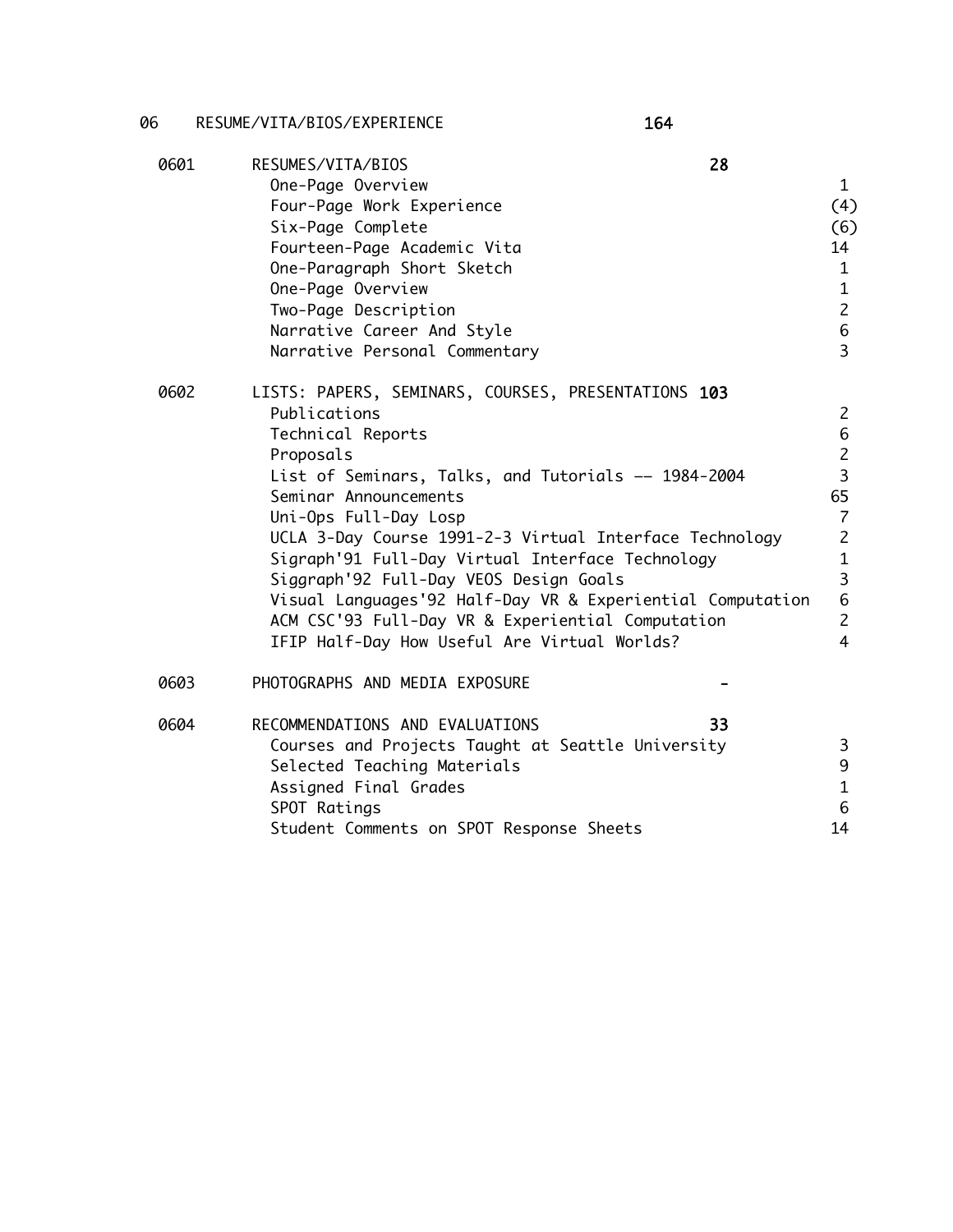07 ART/COMMENTARY/HUMOR/PLAY 142[35]

| 0701   | PERSONAL COMMENTARY                                                                                                                                                                                                                                                                                                                          | 71 |                         |                                                                                                                                              |
|--------|----------------------------------------------------------------------------------------------------------------------------------------------------------------------------------------------------------------------------------------------------------------------------------------------------------------------------------------------|----|-------------------------|----------------------------------------------------------------------------------------------------------------------------------------------|
| 070101 | COMMENTARY: EDUCATION<br>Lab Politics<br>Embracing Partnership<br>Pre-Site Off-Site<br>Steps Toward a Technical Organization<br>'Tis Time to Organize!                                                                                                                                                                                       |    | 28                      | 13<br>5<br>$\mathbf{1}$<br>$\overline{4}$<br>5                                                                                               |
| 070102 | COMMENTARY: TECHNOLOGY<br>The Strategic Computing Initiative<br>Neural Networks<br>Not at AAAI                                                                                                                                                                                                                                               |    | $\overline{7}$          | 3<br>$\mathbf{1}$<br>$\overline{3}$                                                                                                          |
| 070103 | COMMENTARY: MANAGEMENT<br>Why I Don't Want To Be a Manager<br>Organ, I, zation<br>Organizational Invariants<br>Intrapreneuring<br>Internal Management<br>Technical Leadership<br>When an Employee Leaves<br>Idle Machines<br>Feedback on my Employee Feedback<br>Commerce Is Not School<br>The Evaluation of Personnel Surveys<br>Reprimands |    | 24                      | 3<br>$\frac{2}{2}$<br>$\mathbf{1}$<br>$\mathbf{1}$<br>$\frac{1}{2}$<br>$\mathbf{1}$<br>$\overline{4}$<br>$\overline{c}$<br>4<br>$\mathbf{1}$ |
| 070104 | COMMENTARY: OFFICE POLITICS<br>We Are Spartans, They Are Athenians<br>What's in a Name?                                                                                                                                                                                                                                                      |    | $\overline{\mathbf{4}}$ | $\mathbf{1}$<br>3                                                                                                                            |
| 070105 | SELF COMMENTARY<br>My Wishes<br>Notoriety<br>Splitting Away                                                                                                                                                                                                                                                                                  |    | 8                       | $\mathbf{1}$<br>$\overline{c}$<br>5                                                                                                          |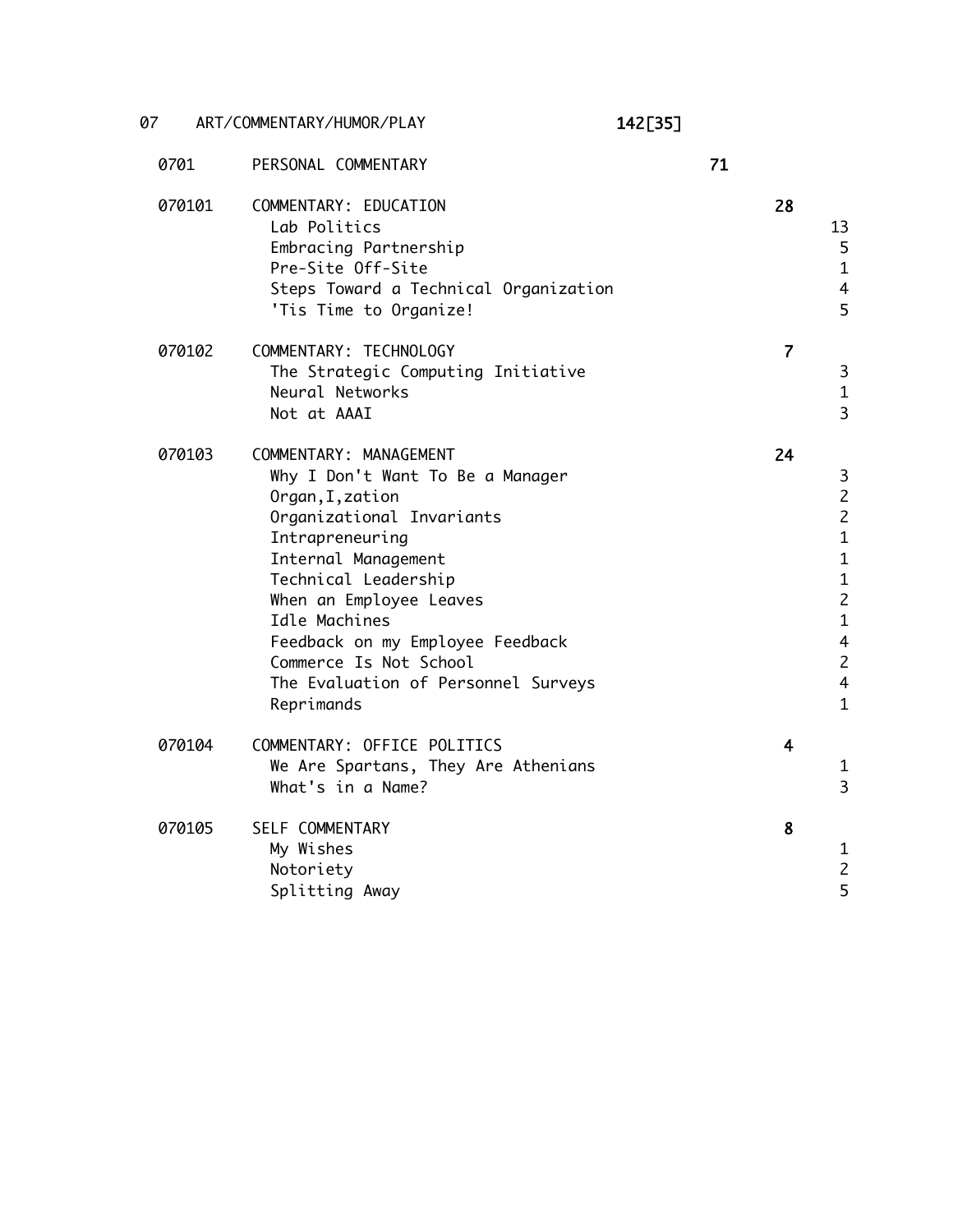| 0702 | SATIRE                                                                                                                                                                                                                                                                                        | 25     |                                                                                                                                                      |
|------|-----------------------------------------------------------------------------------------------------------------------------------------------------------------------------------------------------------------------------------------------------------------------------------------------|--------|------------------------------------------------------------------------------------------------------------------------------------------------------|
|      | Why I Want To Be a Professor<br>Why It Is Hard to Publish<br>Toys!<br>Molecular Computing<br>Secret Santa<br>Self-referential Meta-psychologies<br>Time Redefinition<br>Major Breakthrough Newsletter, First Quarter<br>Major Breakthrough Newsletter, Second Quarter<br>Stretching the Truth |        | $\overline{c}$<br>5<br>$\overline{c}$<br>$\mathbf{1}$<br>$\overline{2}$<br>$\overline{c}$<br>3<br>$\overline{c}$<br>$\overline{c}$<br>$\overline{4}$ |
| 0703 | <b>STORIES</b><br>Planned Growth<br>Ego<br>Dear Dr. Hofstadter<br>The Fish<br>The Frogs<br>Cascading Man                                                                                                                                                                                      | 16     | $\overline{c}$<br>$\mathbf{1}$<br>3<br>6<br>$\overline{c}$<br>$\overline{2}$                                                                         |
| 0704 | <b>ART</b>                                                                                                                                                                                                                                                                                    |        |                                                                                                                                                      |
| 0705 | <b>POETRY</b>                                                                                                                                                                                                                                                                                 |        |                                                                                                                                                      |
| 0706 | HUMOR FROM OTHER FOLKS<br>Endearing Quotes<br>Selected Trivia<br>Jokes<br>Puzzles<br>Red Deer's Thoughts of the Day<br>Continuing Education Courses (Evening)<br>S.R.A.T.<br>Follow These Instructions<br>This Is a Test                                                                      | 26[35] | 23<br>3<br>[9]<br>$[3]$<br>[2]<br>[3]<br>[9]<br>[9]                                                                                                  |
| 0707 | <b>PLAY</b><br>New Happy Face<br>ASCII Name Art<br>Two Letter Words                                                                                                                                                                                                                           | 4      | $\mathbf{1}$<br>$\overline{c}$<br>$\mathbf{1}$                                                                                                       |